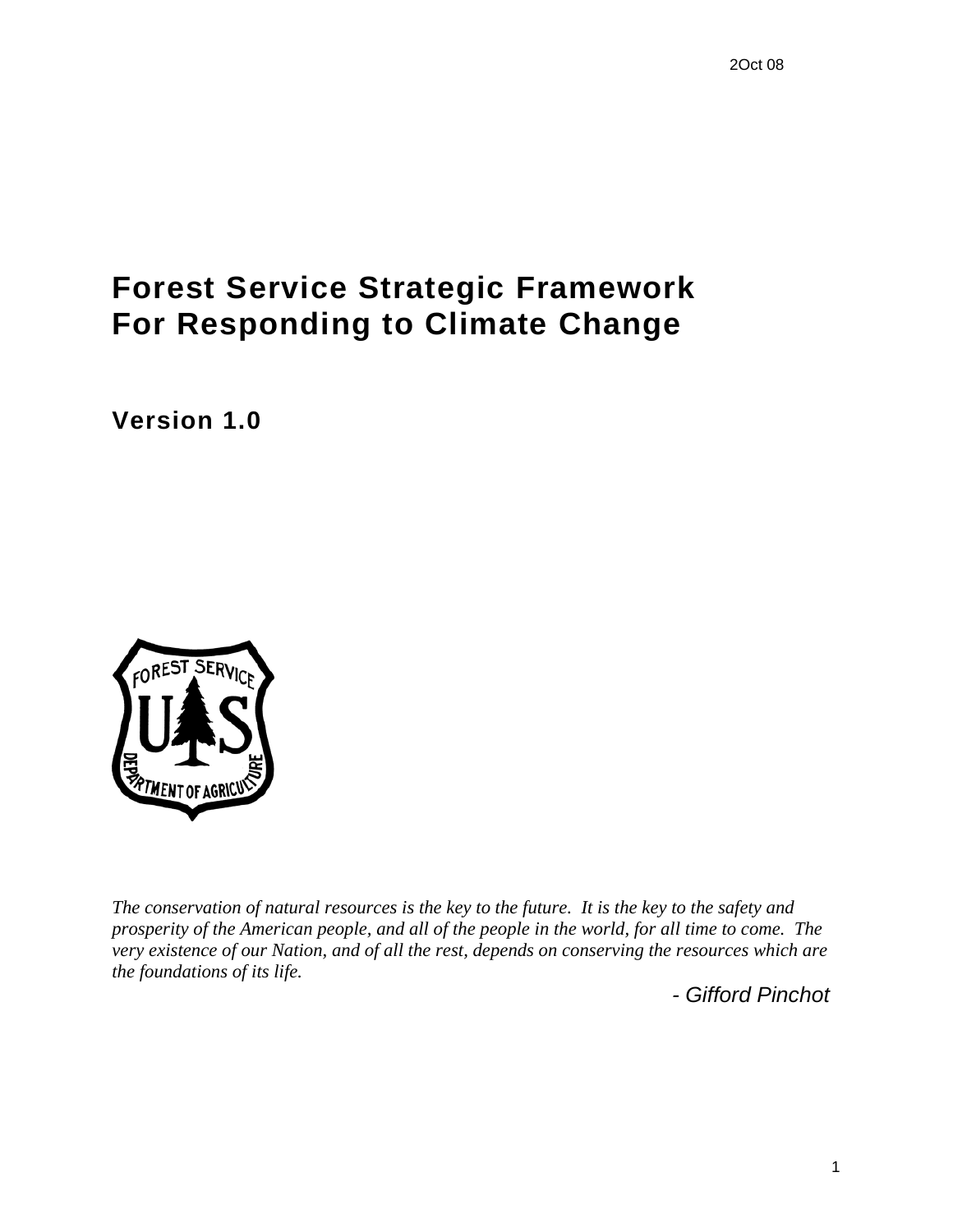# **FOREST SERVICE STRATEGIC FRAMEWORK FOR RESPONDING TO CLIMATE CHANGE**

#### **The Forest Service Mission is to:** *Sustain the health, diversity, and productivity of the Nation's forests and grasslands to meet the needs of present and future generations.*

The Nation's forests and grasslands provide clean water, scenic beauty, biodiversity, outdoor recreation, natural resource-based jobs, forest products, renewable energy and carbon sequestration. Climate change is one of the greatest challenges to sustainable management of forests and grasslands and to human well-being that we have ever faced, because rates of change will likely exceed many ecosystems' capabilities to naturally adapt. Without fully integrating consideration of climate change impacts into planning and actions, the Forest Service can no longer fulfill its mission.

The Forest Service has a unique opportunity and responsibility to sustain forests and grasslands in the United States and internationally. This responsibility includes: 1) stewardship of 193 million acres of national forests and grasslands, 2) partnerships with States, Tribes, and private landowners for assisting communities and owners of 430 million acres of private and Tribal forests, and with other federal agencies, 3) international cooperation, 4) research and development to provide science and management tools. These responsibilities make it imperative that we understand and be able to respond to the effects of climate change on the Nation's forest and grassland resources.

This document provides a strategic framework for the Forest Service to guide current and future actions to meet the challenge of climate change. It incorporates the actions included in Chief Gail Kimbell's letter to the National Leadership Council of February 15, 2008.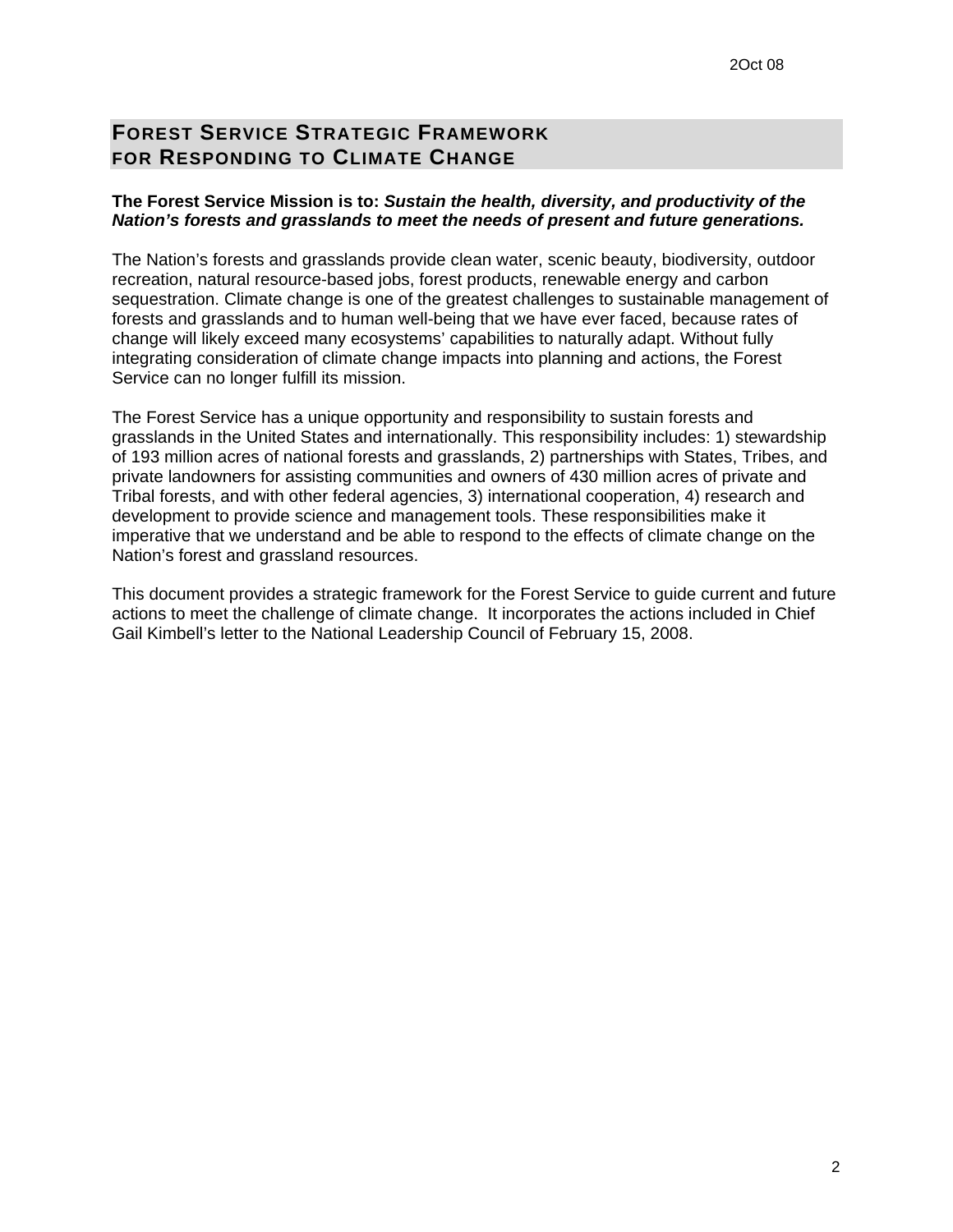## **VISION**

We envision a future where:

- Ecosystem services are sustained as forests, grasslands and communities are successfully adapting to changing climate.
- Forest and grassland management actions and products contribute significantly to mitigating global climate change;
- New scientific information, tools, and technology increase understanding of climate change impacts, adaptation and mitigation options, and risks and uncertainties;
- New and stronger alliances are forged to address climate change related to forests and grasslands;
- Citizens are knowledgeable about climate change and its impacts on ecosystems, and are prepared to participate in decisions and actions affecting their Nation's forests and grasslands.

#### **BACKGROUND**

We are already seeing the effects of changing weather patterns and extreme events on our Nation's forests and grasslands. Many of the most urgent forest and grassland management problems of the past 20 years, including increased wildfire severity and area burned, large-scale bark beetle infestations, and changing water regimes, have been driven in part by changing climate. Land use change, management practices, and disturbances on forests and grasslands have also contributed to increasing greenhouse gases.

Even if global greenhouse gas emissions were eliminated today, the Intergovernmental Panel on Climate Change predicts with high certainty that global temperatures would continue to warm for the next 100 years (IPCC 2007). The Intergovernmental Panel on Climate Change predicts a broad range of effects of changing climate, including regional warming, changes in precipitation, extremes in weather, severe drought, earlier snowmelt, rising sea level, effects on water supply, and other changes that will lead to significant alterations in ecosystems and societies. Continued emission of greenhouse gases at current rates would intensify these impacts greatly.

While some ecosystems may be able to adapt rapidly enough to maintain viability and productivity in the face of changing climate, the impacts of climate change on most terrestrial ecosystems are expected to occur at a rate that will exceed the capacity of many plant and animal species and communities to migrate or adapt. Ecosystem processes, water availability, species assemblages, and the structure of plant and animal communities and their interactions will change. Some of these changes may enhance ecosystem productivity and carbon storage. For example, increased moisture and warmth, combined with increased carbon dioxide  $(CO<sub>2</sub>)$ , stimulate tree growth. Under a changing climate, however, many ecosystems will experience widespread mortality, increased fire and insect activity and other disturbances, changes in water regimes, and species losses, with associated loss of productivity and resilience and accelerated carbon loss. Disturbance events can also provide opportunities for recovery actions that will facilitate adaptation and enhance resiliency and ecosystem health in a changing climate. Management to maintain vegetation within the historic range of variability will increasingly not be an option in many areas. Strategies based on historical or current conditions will need to be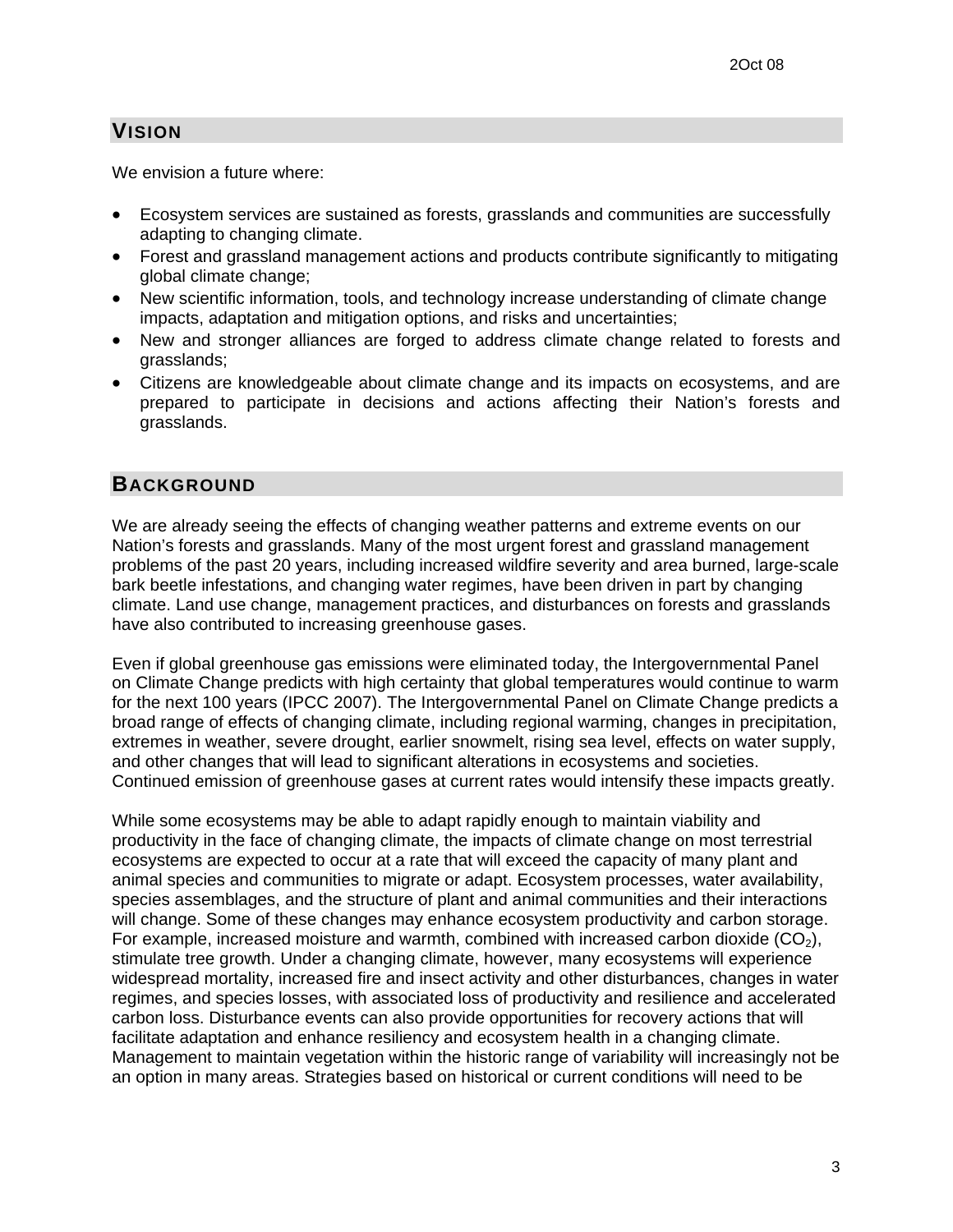adjusted or replaced with approaches that support adaptation to the changing conditions of the future.

Strategies to address climate change must encompass two components:

- Facilitated adaptation, which refers to actions to adjust to and reduce the negative impacts of climate change on ecological, economic, and social systems; and
- Mitigation, which refers to actions to reduce emissions and enhance sinks of greenhouse gases, so as to decrease inputs to climate warming in the short term and reduce the effects of climate change in the long run.

In the face of current changes and future projections, critical work is needed to help ecosystems adapt to the changes that will occur in our lifetimes and pursue mitigation opportunities that can help ensure sustainable ecosystems for future generations.

The Nation's forests and grasslands contain vital components of biological diversity, an essential part of our national heritage. Their ecosystems, landscapes, and component species provide us with ecosystem services on which society relies heavily. These lands are the source of most water used for drinking, agriculture, and industry. They supply fiber for paper, lumber, and other wood products, as well as a portion of our renewable energy. They provide recreation opportunities, clean air, and feed for domestic livestock; and they support biodiversity and habitat for plants and wildlife. Healthy and productive forests have potential as significant sources of renewable energy and other offsets to fossil fuel emissions.

**Facilitated Adaptation:** Approaches to facilitating adaptation will need to be regional and site-specific, and they will fall into two major categories. *Anticipatory actions* intended to prevent serious disruptions due to changing climate may include thinning of forests to increase tolerance to drought and resistance to wildfire or insects, genetic conservation of species, assisted migration of species to suitable habitat, development of wildlife corridors to facilitate migration, or construction of new water storage facilities. *Opportunistic actions* that take advantage of man-made or natural disturbance events to facilitate adaptation to future climate may include planting of different species or genotypes from those that occurred on a site before disturbance or active conversion of vegetation structure to make it more resilient to changing climate.

Actions that minimize disruptions in the ability of ecosystems to provide ecosystem services and that facilitate adaptation to changing climate must be central priorities for the Forest Service because many of these services may be lost or significantly altered if the ecosystems are left to adapt on their own. Ecosystem health and resilience, productivity, biological diversity, and carbon storage are likely to decrease over large areas without direct intervention and management. Mitigation activities can only provide significant benefits if ecosystems are adapted to their new environments.

**Mitigation:** To significantly reduce its greenhouse gas emissions, the United States will need to implement a variety of mitigation strategies, including energy conservation, alternative fuels, clean energy, tree planting, sequestering more carbon in forests, soils, and wood products, product substitutions for more energy-intensive materials, and increased use of energy from wood. A wide variety of strategies can cumulatively contribute to a significant decrease in emissions.

Net carbon uptake by terrestrial ecosystems in the United States, coupled with storage in wood products and landfills, currently offsets about 12 percent of United States greenhouse gas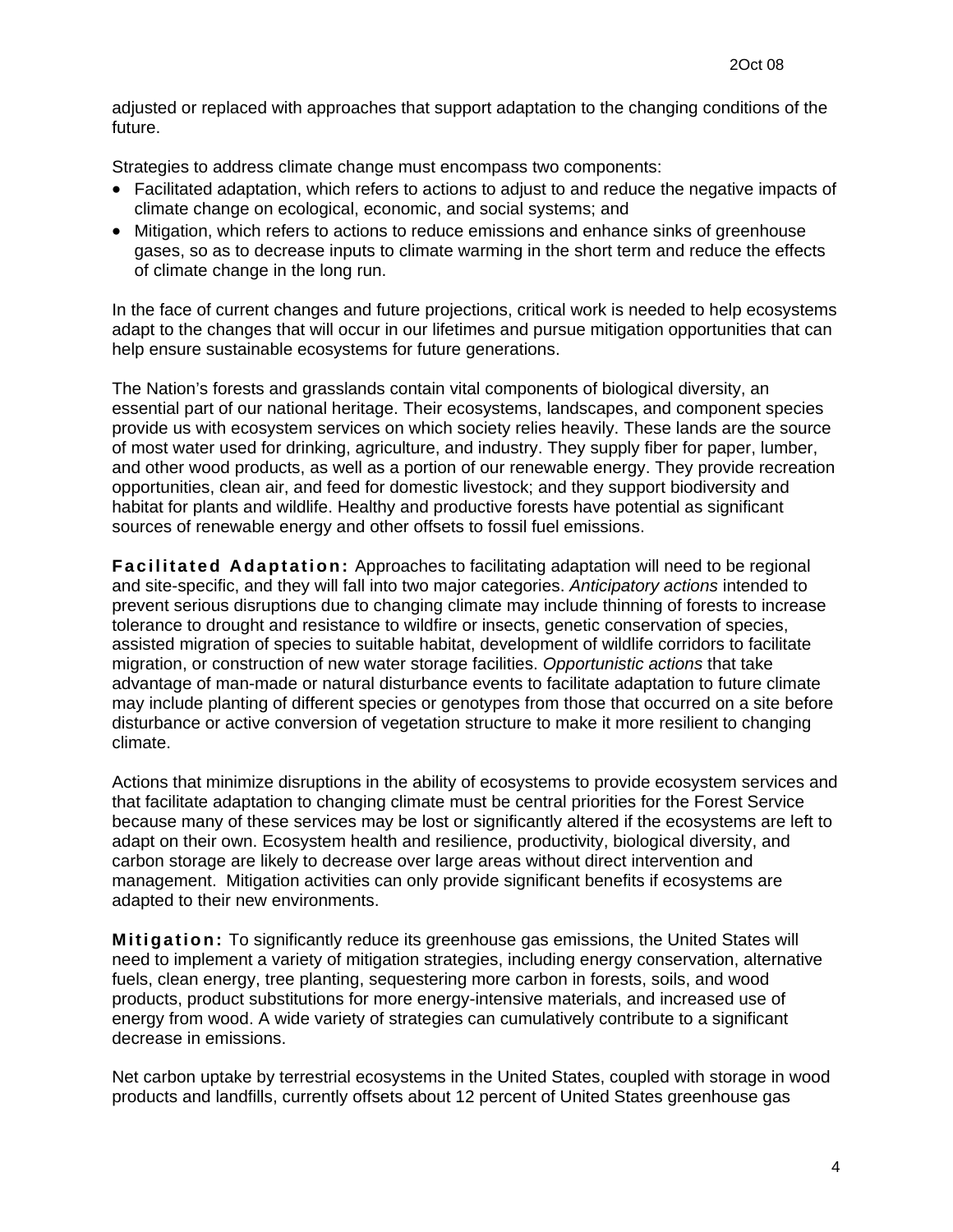emissions from fossil fuel combustion and cement production. Recent estimates suggest that this might be increased through forest and grassland management. Globally, loss of forest land cover is responsible for about 20 percent of human caused carbon emissions. Management of forests and grasslands to enhance terrestrial carbon storage, including planting trees, reforestation and avoiding forest conversion, storage in durable bio-products, biofuels, and bioenergy, has considerable potential as an important component of the global capacity to mitigate effects of fossil fuel emissions.

Maintaining ecosystem services while contributing to mitigation will require integrated, landscape-level and regional approaches to management across ownerships. A substantial knowledge base already exists from a century of Forest Service and partner research on natural processes, management in forests and grasslands, and utilization options, as well as over twenty years of targeted global change research. This information forms a scientific foundation for climate change adaptation and mitigation, decision support, monitoring, adaptive management, and new research.

#### **Key Terms:**

#### **Adaptation -**

- *Natural Adaptation* reactive responses by natural systems to the effects of a changing climate. In some cases, individuals, species, communities or ecosystems may adapt (migrate, shift, modify behavior, etc.); in other cases these entities may perish or cease to exist.
- *Facilitated Adaptation* initiatives and measures to reduce the vulnerability of natural and human systems against actual or expected [climate change effects;](http://en.wikipedia.org/wiki/Effects_of_global_warming) includes both anticipatory and opportunistic actions.

**Ecosystem Services** - are commonly defined as the benefits people obtain from ecosystems. They include basic services like the provision of food, fresh water, wood and fiber, and medicine; environmental services like carbon sequestration, erosion control, biodiversity, wildlife habitat, and pollination; cultural services like recreation, ecotourism, and educational and spiritual values; and supporting services like nutrient cycling, soil formation, and primary productivity

**Mitigation -** actions to reduce emissions and enhance sinks of greenhouse gases, so as to reduce the impacts and effects of climate change.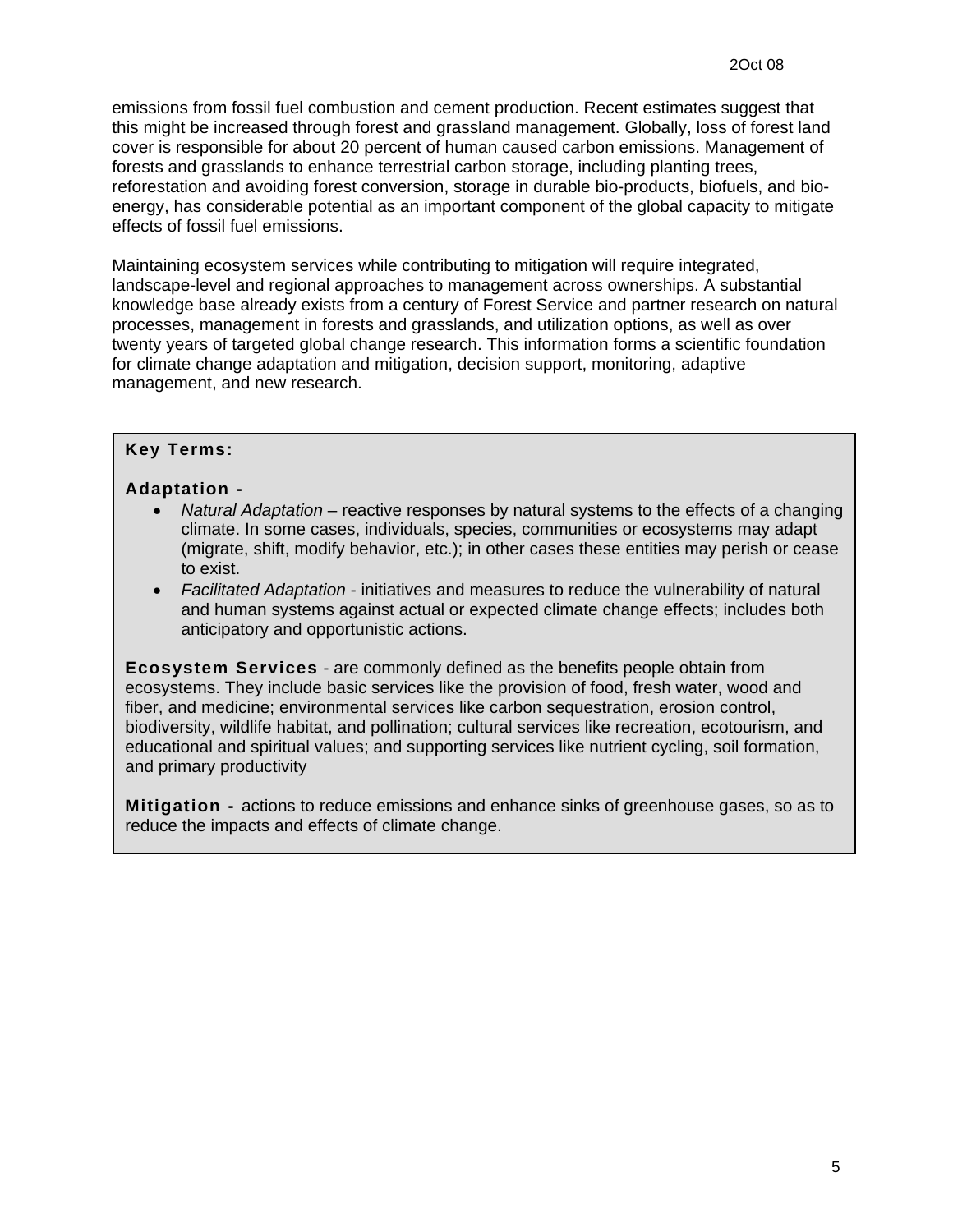## **GUIDING PRINCIPLES**

.

These principles provide guidance to the Forest Service in integrating responses to changing climate into the mission of *sustaining the health, diversity, and productivity of the Nation's forests and grasslands to meet the needs of present and future generations.*

#### **Principles Related to the Land**

- 1. Adaptation to the effects of climate change is essential if we are to sustain forests and grasslands to provide ecosystem services and continue to mitigate greenhouse gases
- 2. Management for adaptation will not be possible or needed everywhere; priorities will need to be set to determine the most beneficial outcomes.
- 3. Improved risk analysis and decision support tools will be critical to facilitate new policies and management approaches in the face of uncertainty.
- 4. Continual monitoring and incorporation of new science into planning, policies, and decision processes are essential to adaptation and mitigation in a changing climate.

#### **Principles Related to People**

- 5. Alliances and collaboration will be essential to achieving science-based, integrated approaches for adaptation and mitigation.
- 6. Institutional and public support and encouragement for implementing innovative approaches is essential.
- 7. Strategies, policies, and actions for addressing climate change will be integrated across all Deputy areas at all levels of the Forest Service.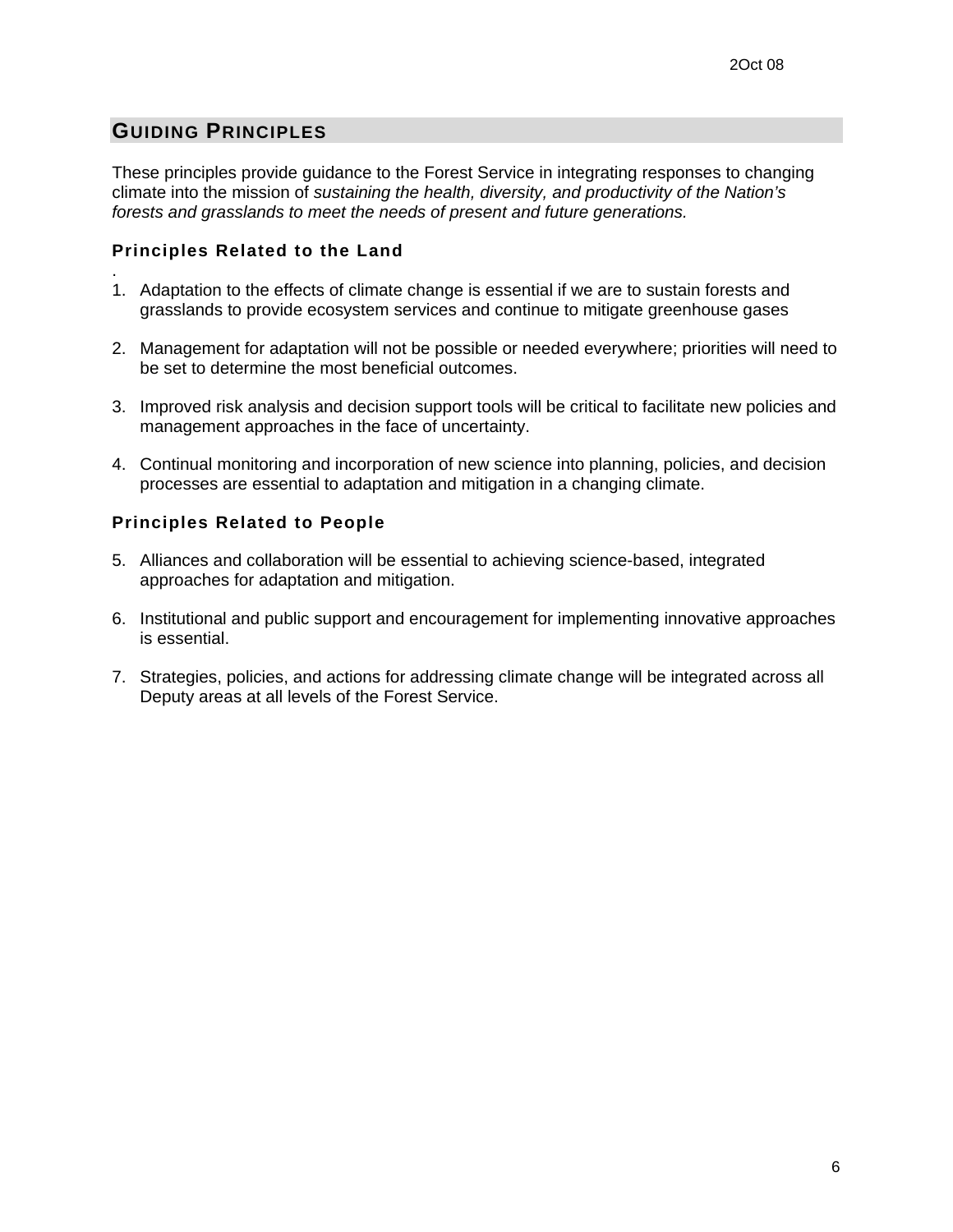### **GOALS**

Seven key goals will help the Forest Service carry out the mission of sustaining forests and grasslands for present and future generations under a changing climate.

To achieve these goals the Forest Service will need to work collaboratively with a broad range of agencies, partners, and stakeholders, including other federal agencies, States, Tribes, communities, private landowners, the public at large, and internationally. Internally, the Deputy Areas and functional lines will need to work together to make full use of expertise and resources to accomplish this work.

**Forest Service goals for addressing climate change** for the benefit of human and ecological health and wellbeing:

- 1. **SCIENCE Advance our understanding** of the environmental, economic, and social implications **of climate change** and related adaptation and mitigation activities on forests and grasslands.
- 2. **ADAPTATION Enhance the capacity of forests and grasslands to adapt** to the environmental stresses of climate change and maintain ecosystem services.
- 3. **MITIGATION Promote the management of forests and grasslands to reduce the buildup of greenhouse gases**, while sustaining the multiple benefits and services of these ecosystems.
- 4. **POLICY Integrate climate change, as appropriate, into Forest Service policies, program guidance, and communications** and put in place effective mechanisms to coordinate across and within Deputy Areas.
- 5. **SUSTAINABLE OPERATIONS Reduce the environmental footprint of** Forest Service **operations** and be a leading example of a green organization.
- 6. **EDUCATION Advance awareness and understanding** regarding principles and methods for sustaining forests and grasslands, and sustainable resource consumption, in a changing climate.
- 7. **ALLIANCES Establish, enhance, and retain strong alliances and partnerships** with federal agencies, State and local governments, Tribes, private landowners, nongovernmental organizations, and international partners to provide sustainable forests and grasslands for present and future generations.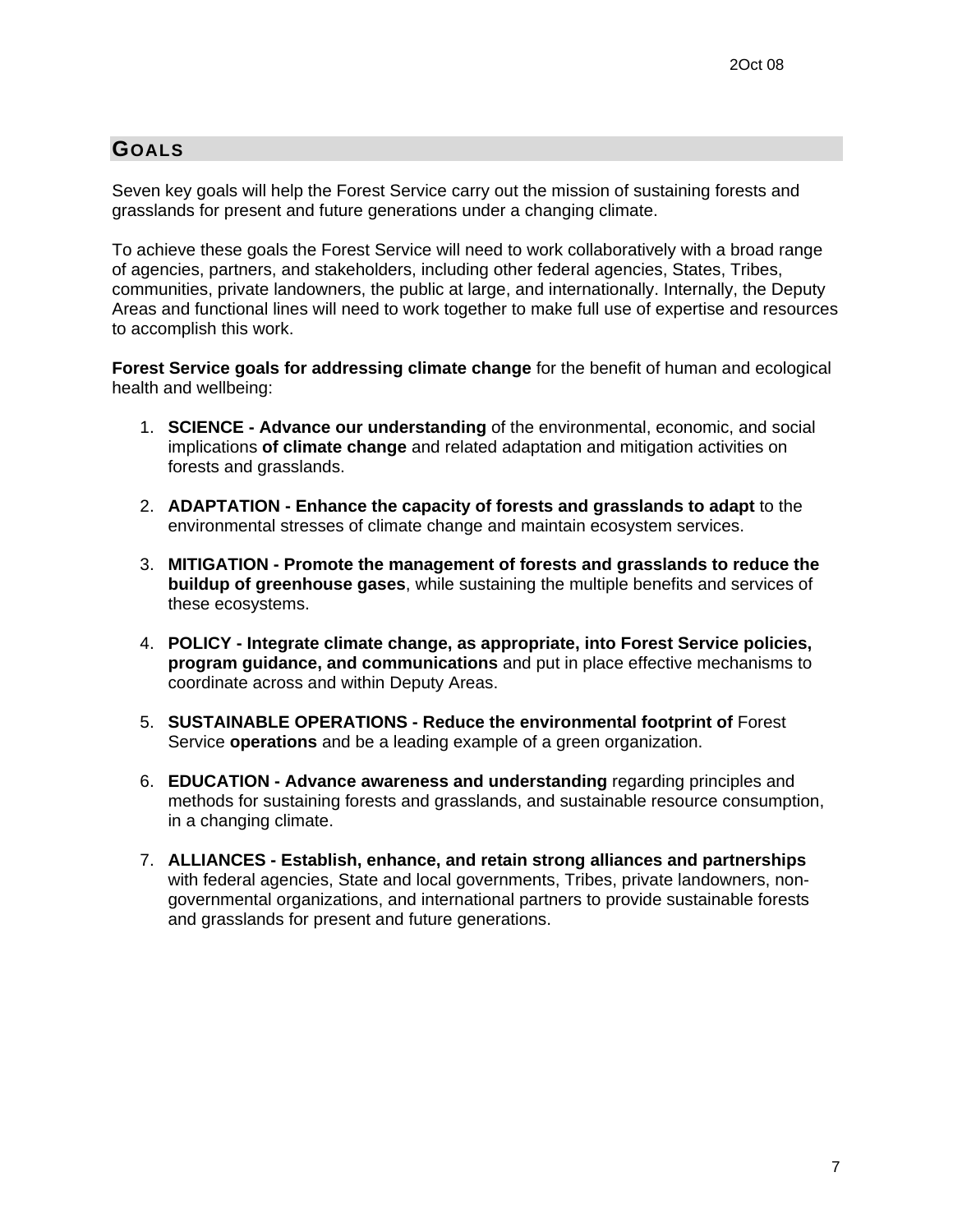#### **Goals Focused on Managing the Land**

1. **SCIENCE - Advance our understanding** of the environmental, economic and social implications **of climate change** and related adaptation and mitigation activities on forests and grasslands.

Through research and monitoring, the Forest Service has a long history of investigating and tracking many aspects of forest and grassland ecosystems, including how these ecosystems are affected by changing climate. Through entities such as the Intergovernmental Panel on Climate Change and the U.S. Climate Change Science Program, agency scientists have participated in global and national assessments of climate change impacts, mitigation, and adaptation, and have developed collaborative relationships with scientists around the world. Researchers are beginning to incorporate climate change into regional and local-scale models of potential impacts on plant and animal species, vegetation structure, stand dynamics, water supplies, and disturbance patterns. The Forest Service Global Change Research Strategy (August 2008) lays out a direction for the agency's research program over the next ten years. This strategy will need to be flexible over time in response to an organized interactive dialogue among researchers, land and resource managers, and other users in modifying research priorities and providing feedback.

To successfully manage forests and grasslands in a changing environment, the Forest Service needs to translate relevant science into land management applications, using improved, coordinated, and enhanced monitoring systems, predictive models, decision support tools, and databases. These tools will aid resource managers by monitoring trends and predicting future changes. These tools are also critical to understanding the role and contribution of United States forests and grasslands in international agreements created to mobilize global action to address climate change. Managers and policymakers will be able to better evaluate the effects of management actions, consider alternative scenarios, and make decisions in an uncertain changing environment. Research is also needed to develop improved, cost-effective methods for biomass utilization, bioenergy, fossil fuel substitutes, soil carbon enhancement, storage in wood products, and greenhouse gas accounting.

Also needed are unified multi-scale monitoring systems sufficient for:

- Evaluating national and regional trends;
- Assessing the effectiveness of management activities designed to mitigate climate change and adapt to its effects;
- Assessing progress in working across landscapes and ownerships; and
- Understanding the interactions with environmental, social, and economic conditions.

The integration of science, monitoring, and management will aid land managers – federal, State, Tribal, and private - and citizens in making decisions and taking actions affecting the Nation's forests and grasslands.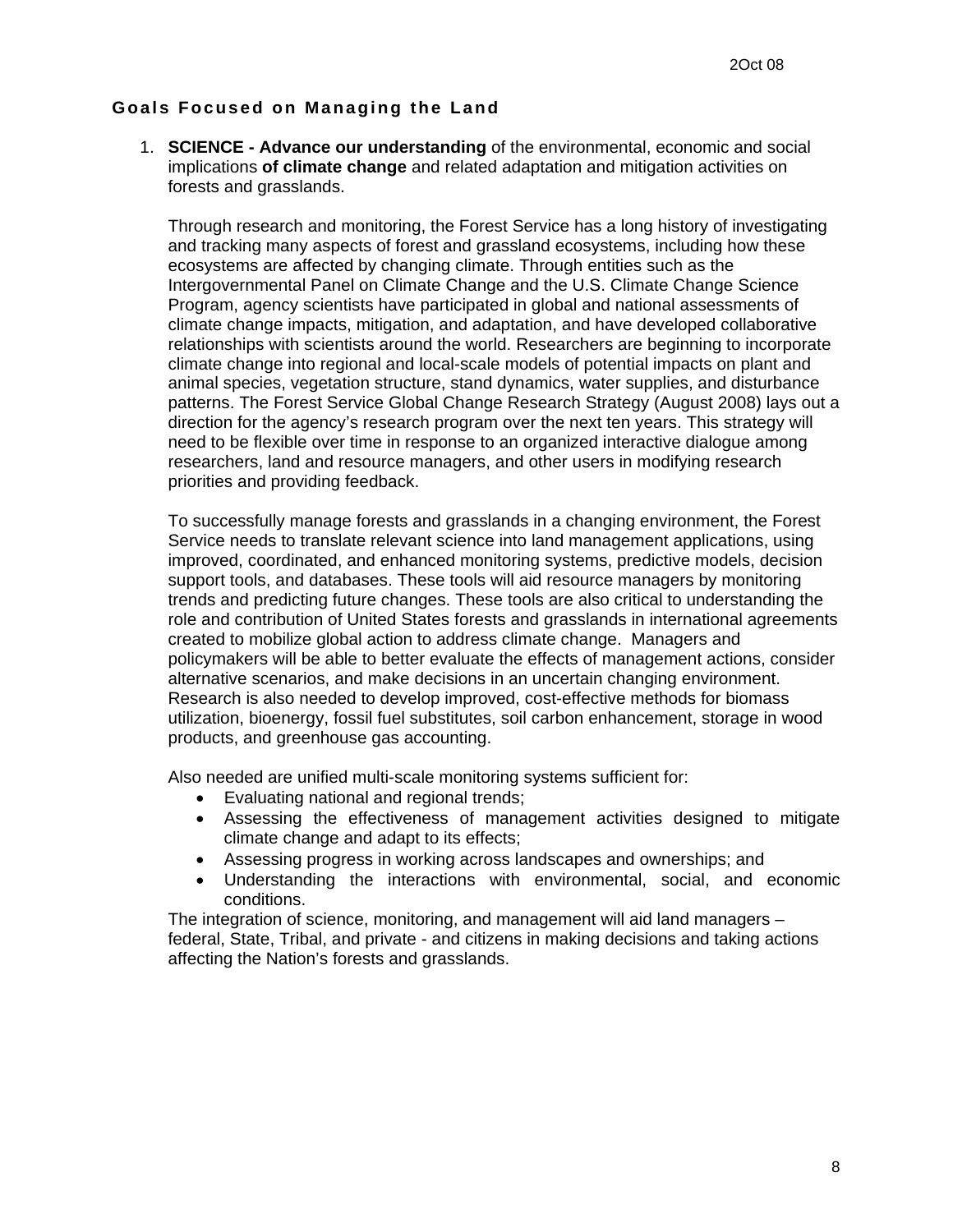2. **ADAPTATION - Enhance the capacity of forests and grasslands to adapt** to the environmental stresses of climate change and maintain ecosystem services.

As climate changes, managers and policymakers will need to be nimble in using new information to adapt to evolving conditions. Risk and uncertainty will need to be part of management decisions, because the scope of climate change and its impacts on ecosystems are difficult to predict. In many cases, a lack of management will guarantee unacceptable disruptions to ecosystems.

As noted under Goal 1, monitoring the effectiveness of our actions is essential so we can adjust our management in a changing world. Adapting to climate change, maintaining ecosystem resilience, and continuing production of ecosystem services are key aspects of this goal. Some methods may be expanded, such as planting more diverse species or genetic mixes in reforestation efforts. New management strategies (e.g., assisted migration of species, solutions to moderate and manage extreme stream flows) may be useful, but specific techniques need to be developed and evaluated. Experimentation, learning from experience, monitoring actions, and changing methods and techniques will help managers adjust actions.

The primary focus of efforts on National Forest System lands will be to facilitate the adaptation of ecosystems to the effects of climate change. Many activities currently underway to restore forests and grassland health and reduce the risk of severe wildfires or pest outbreaks (such as thinning overstocked stands, thinning to alter species composition, fuels reduction, and prescribed fire) also serve to restore ecological health and resilience in the face of future stressors. More extensive application of such measures is vital for adaptation of forests and grasslands, and will need to be part of future planning and management actions to address climate change and its impacts. Lack of markets for the by-products of treatment activities, and institutional barriers are significant constraints on implementing adaptation-related projects on National Forest System lands. The Woody Biomass Utilization Strategy identifies goals to address the lack of markets and institutional barriers for marketing the by-products of treatment activities.

Water is one of the critical ecosystem services provided by forests and grasslands. Water quality, quantity, and timing of waterflow have important environmental, social, and economic consequences. Because changing climate is expected to dramatically affect the amount and seasonal distribution of rainfall and snowpack, especially in the West, the Forest Service and other land managers will need effective approaches to addressing these changes. The Forest Service strategy on water and climate change is expected to address these needs.

The Forest Service has authorities and the ability to assist private landowners and communities to voluntarily implement adaptation techniques on their lands, and to work collaboratively with other federal agencies and international partners. Science-based and easily accessible information and tools are essential.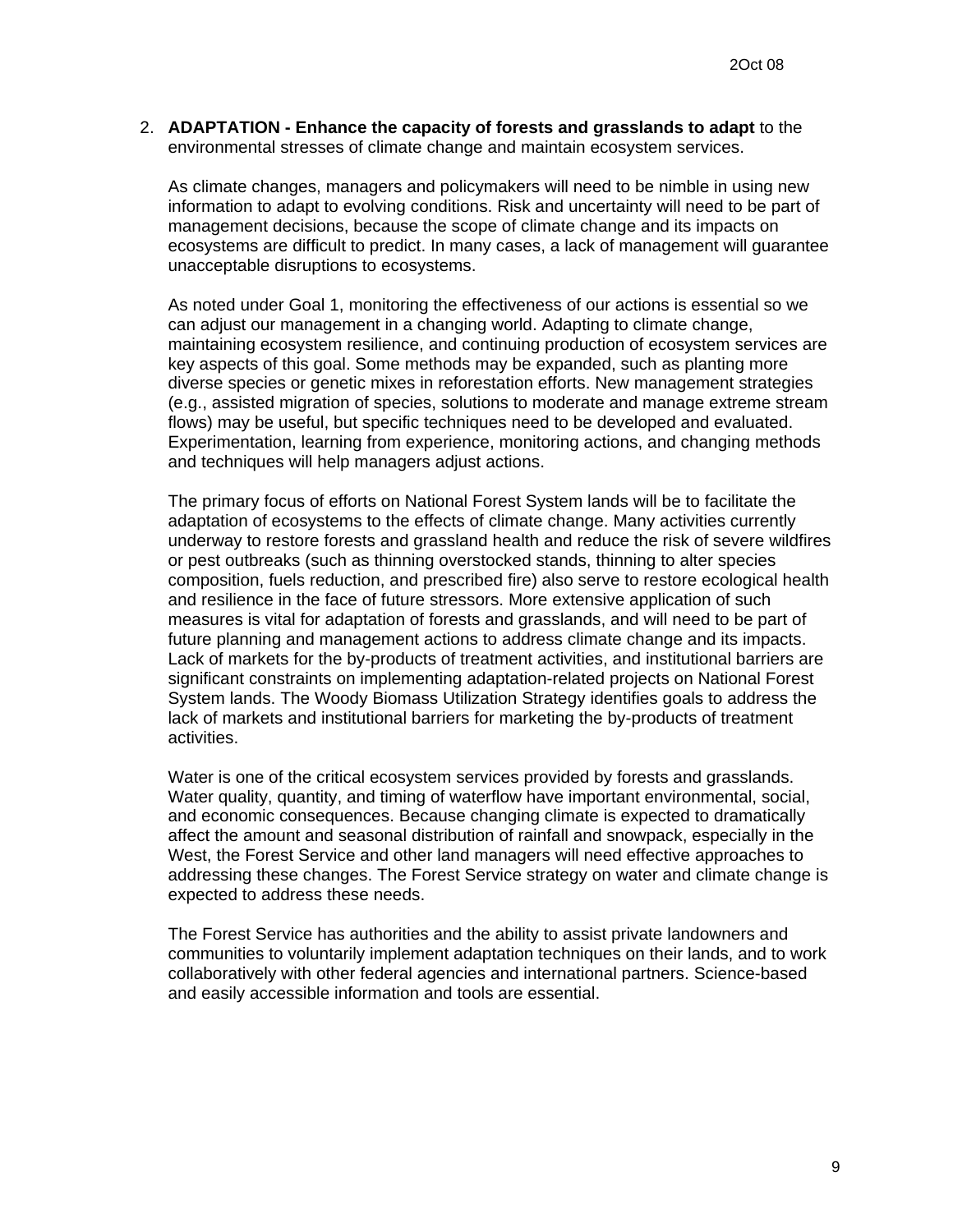3. **MITIGATION - Promote the management of forests and grasslands to reduce the buildup of greenhouse gases**, while sustaining the multiple benefits and services of these ecosystems.

Effective mitigation requires balancing carbon sequestration with other ecosystem services. Mitigation activities on forests and grasslands in the United States, while potentially significant, can represent only a small portion of required reductions in human-caused greenhouse gases. For example, U.S. forests currently sequester about 10 percent of domestic carbon emissions. Even with a substantial increase in sequestration in forests, and increased use of biofuels, a significant reduction in U.S. carbon emissions will be needed to stabilize overall U.S. contributions to global atmospheric carbon. Nonetheless, forests and forest products have an important niche to fill for society.

Adaptation and mitigation activities must complement each other. Carbon accrues in trees, soil, and wood products and the use of wood-based substitutes for fossil fuelbased products decreases the amount of greenhouse gas emissions. In addition, the loss of trees and stands to insects, disease, and wildfire is a loss of carbon to the atmosphere. Management will be important to improving the amount of carbon stored in forests and grasslands.

Activities that mitigate include increased carbon sequestration, increased use of renewable fuels to offset fossil fuels, and reduced emissions from large-scale events, such as wildfires and insect epidemics. The key to sequestering carbon will be to move harvested biomass into solid wood products, biofuels, or other fossil fuel substitutes or incorporate carbon into the soil. The Forest Service should strive to optimize forest and grassland productivity and health and balance carbon sequestration with other ecosystem services.

Most opportunities for increased sequestration of greenhouse gases on forests and grasslands are on private lands. The Forest Service can contribute research and decision support for mitigation-oriented management activities, sustainable forests, and work with partners in the United States and internationally.

The potential of many National Forests to store additional carbon over the short and midterm is limited because many areas have too many small trees making forests more susceptible to wildfire, insects, and disease. Management activities can reduce the number of small trees, allowing the remaining trees to grow larger, improve ecosystem health, and reduce the risk of damaging wildfire. Several policies and strategies, such as the Restoration Policy Framework, provide guidelines for managers. But even the management practices designed to restore forests and grasslands and protect communities (through thinning, fuels treatment, and prescribed fire) are likely, at least over the short- and mid-term, to reduce total carbon stocks below current levels. However, not taking action to improve ecological health will likely result in substantially lower carbon stocks and substantially increased carbon emissions in the future as the result of severe wildfire, and losses from insects, and disease.

The Forest Service Open Space Conservation Strategy lays out actions for preventing conversion of forest land. These actions help reduce net emissions of greenhouse gases and improve carbon sequestration. But more research on the interactions of adaptation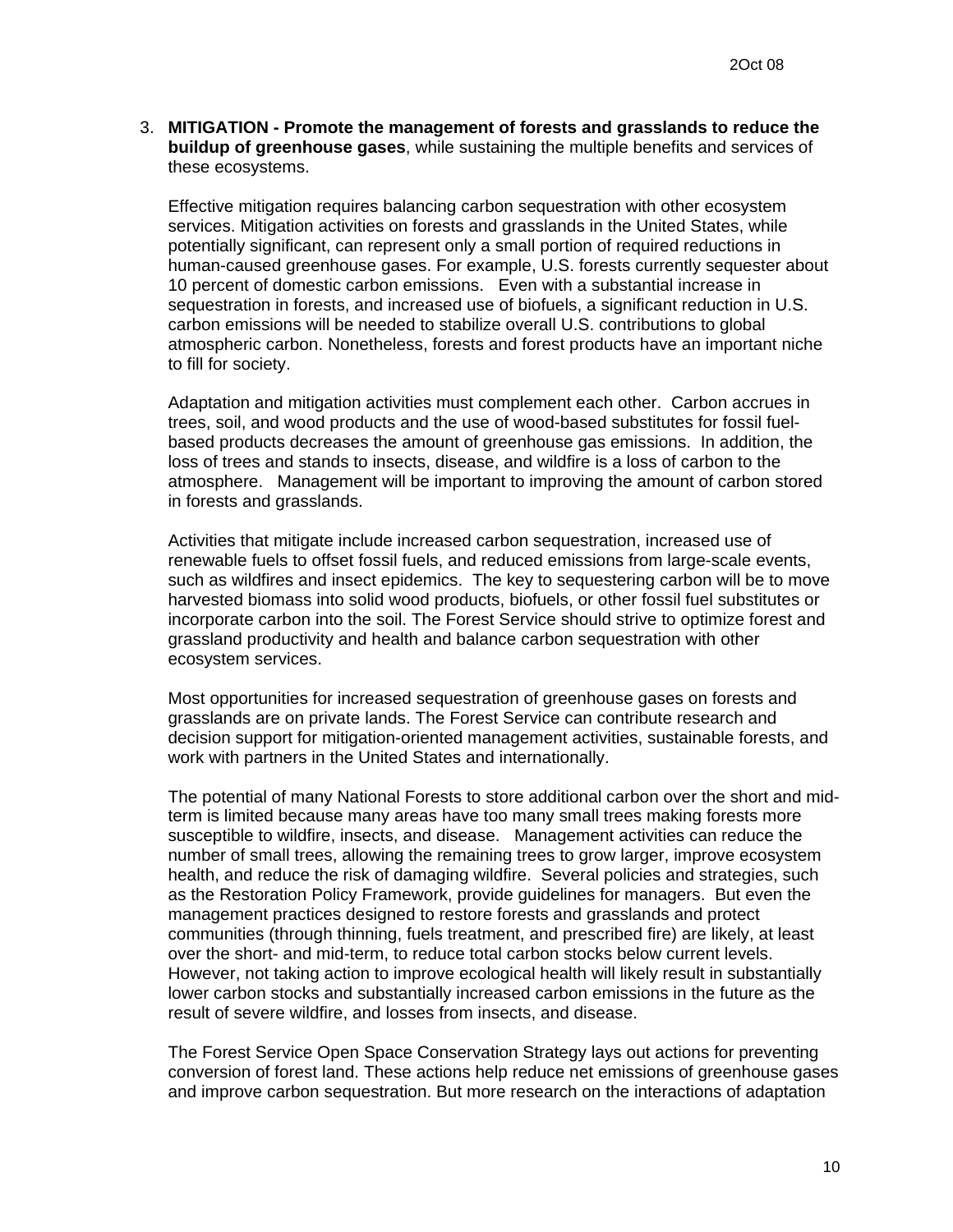and mitigation actions is needed. In addition, clear Forest Service management and policy can improve coordination both for National Forest lands and for engaging with partners and stakeholders.

The Forest Service should continue to improve existing methods and tools to enable accurate and consistent greenhouse gas accounting that can be applied to all lands. It can also provide technical and policy assistance in the development of federal, state, and private level protocols for carbon. Currently, different carbon credit/offset protocols are inconsistent in terms of components included and accounting methods used. The Forest Service goal should be to move toward full greenhouse gas accounting for Forest Service activities, and to improve existing methods and tools to enable more accurate and consistent accounting that can be applied to all lands.

4. **POLICY - Integrate climate change,** as appropriate**, into Forest Service policies, program guidance, and communications** and put in place effective mechanisms to coordinate across and within Deputy Areas.

The Chief has made climate change a top issue for the Forest Service because of its significant impacts to forests and grasslands, and to society. The agency has begun considering climate change in policies, program guidance, and communications. In particular, several actions constitute important first steps in grappling with the issues of addressing climate change in forest plans, NEPA analysis, and budget guidance. As required by the 2008 National Forest System Land Management Planning Rule, the National Environmental Management System will include a land management component, which could be defined to address adaptation and mitigation on National Forest System lands.

The uncertainties of outcomes in a changing climate will require the Forest Service to be flexible and adaptable. Addressing climate change will depend on reducing institutional barriers and increasing adaptive learning through experimentation. Monitoring and evaluation will assist managers in dealing with uncertainties and the risks of options, decisions, and actions. The Forest Service will need to build consideration of climate change into virtually all aspects of agency operations including consideration of life cycle analysis of activities.

There are a variety of national strategies in place or under development that could complement and reinforce a truly cohesive approach to climate change. These include strategies on integrated vegetation management, biomass, open space, ecological restoration, water, research and development, and others.

Collaboration and integration structures are essential to effectively coordinate across Deputy Areas. Some Regions and Research Stations have begun to identify governance actions to improve integration. These types of activities should be encouraged and reinforced. Coordination that integrates across regions and stations will assure that efforts are complementary and not redundant. Unless more effective integration and coordination mechanisms are put into place, this strategic framework has little chance of meaningful implementation.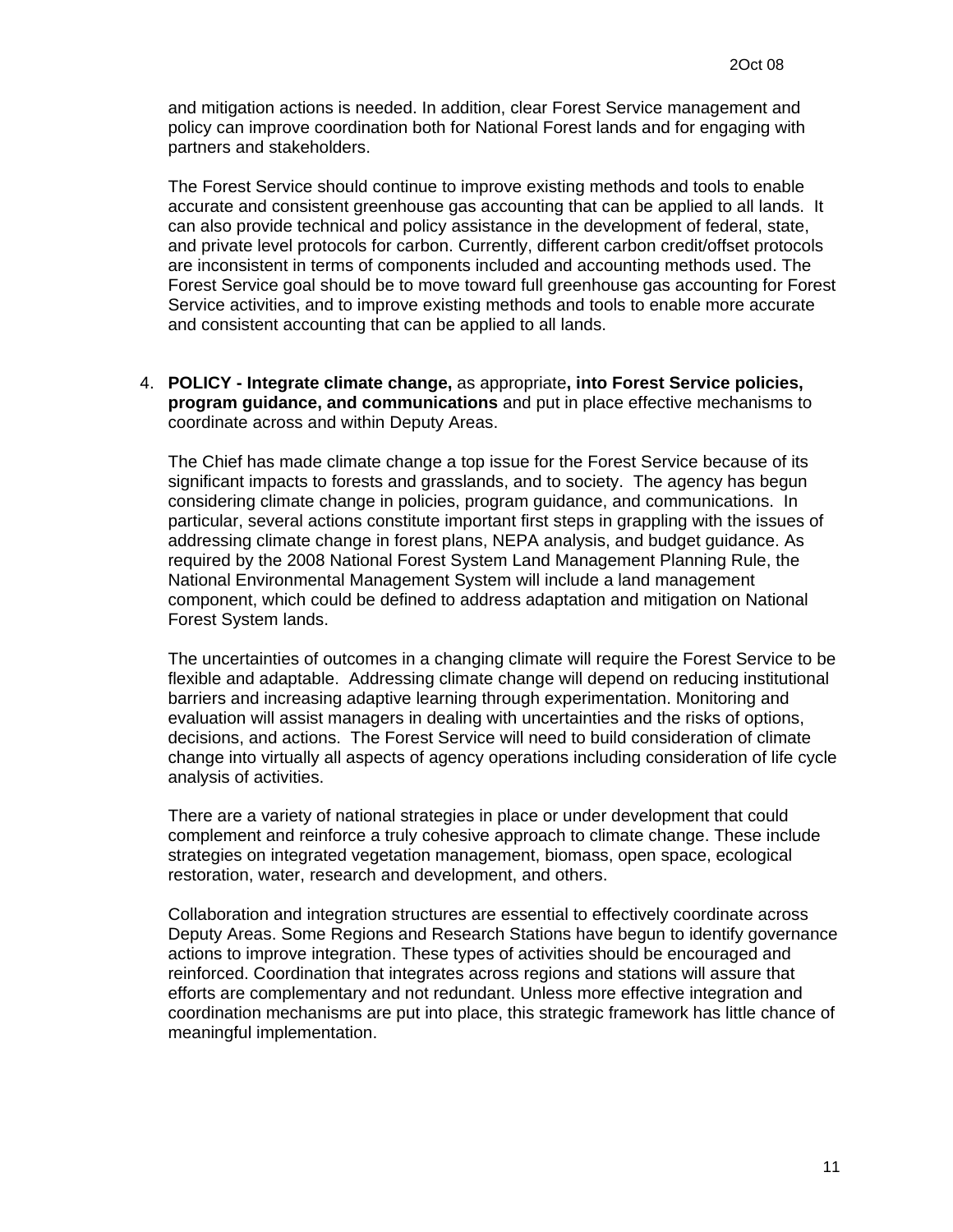#### **Goals Focused on People**

5. **SUSTAINABLE OPERATIONS - Reduce the environmental footprint of** Forest Service **operations** and be a leading example of a green organization.

An environmental footprint is a measure of the demands of an individual or organization on the natural system in terms of consumption of renewable and non-renewable resources, and the ability of the natural system to regenerate resources and provide services. Collectively, the Forest Service and its employees can explore opportunities to reduce their environmental footprint and decrease the greenhouse gases emitted through day-to-day operations. Examples include changing personal work habits, such as increased telecommuting and use of video-conference technology in place of traveling to meetings, locating facilities near mass transit stations, and implementing recycling programs. In addition, implementing sustainable operations for facilities and fleet will help reduce the agency's environmental footprint.

Requirements for sustainable operations come from different sources (e.g., Executive Order 13423; legislation such as the Energy Policy Act of 2005 and the Energy Independence and Security Act of 2007), and require the agency's continued vigilance and active involvement. The agency's Sustainability Summits and Sustainable Operations Accomplishment Reports document progress in reducing the Forest Service's environmental footprint. The sustainable operations policy is being incorporated into the Forest Service Manual, and includes guidance regarding recycling and waste reduction, energy conservation, water conservation, and green purchasing.

Additionally, the National Environmental Management System (EMS) has the potential to provide a valuable, nationally consistent tool to monitor progress and inform management regarding some aspects of performance.

6. **EDUCATION - Advance awareness and understanding** regarding principles and methods for sustaining forests and grasslands, and for sustainable resource consumption, in a changing climate.

Citizens knowledgeable about climate change and its impacts on ecosystems will be better prepared to participate in decisions and actions about their Nation's forests and grasslands. Environmental education builds knowledge and skills about climate change, forests and grasslands, sustainable management, and actions to promote sustainable consumption.

The Forest Service, in partnership with other organizations, is uniquely placed to provide high-quality, science-based education and outreach to employees and to the public on the role of forests and grasslands and the impacts of climate change. The Forest Service has a long tradition of building environmental awareness and understanding through multiple programs and disciplines. The Chief's priority of "Kids in the Woods" fits well with these efforts. However, focused knowledge, skills, and experience about climate change - in the Forest Service and in society - are needed for meaningful participation in the decisions and actions the Forest Service and the Nation will need to take.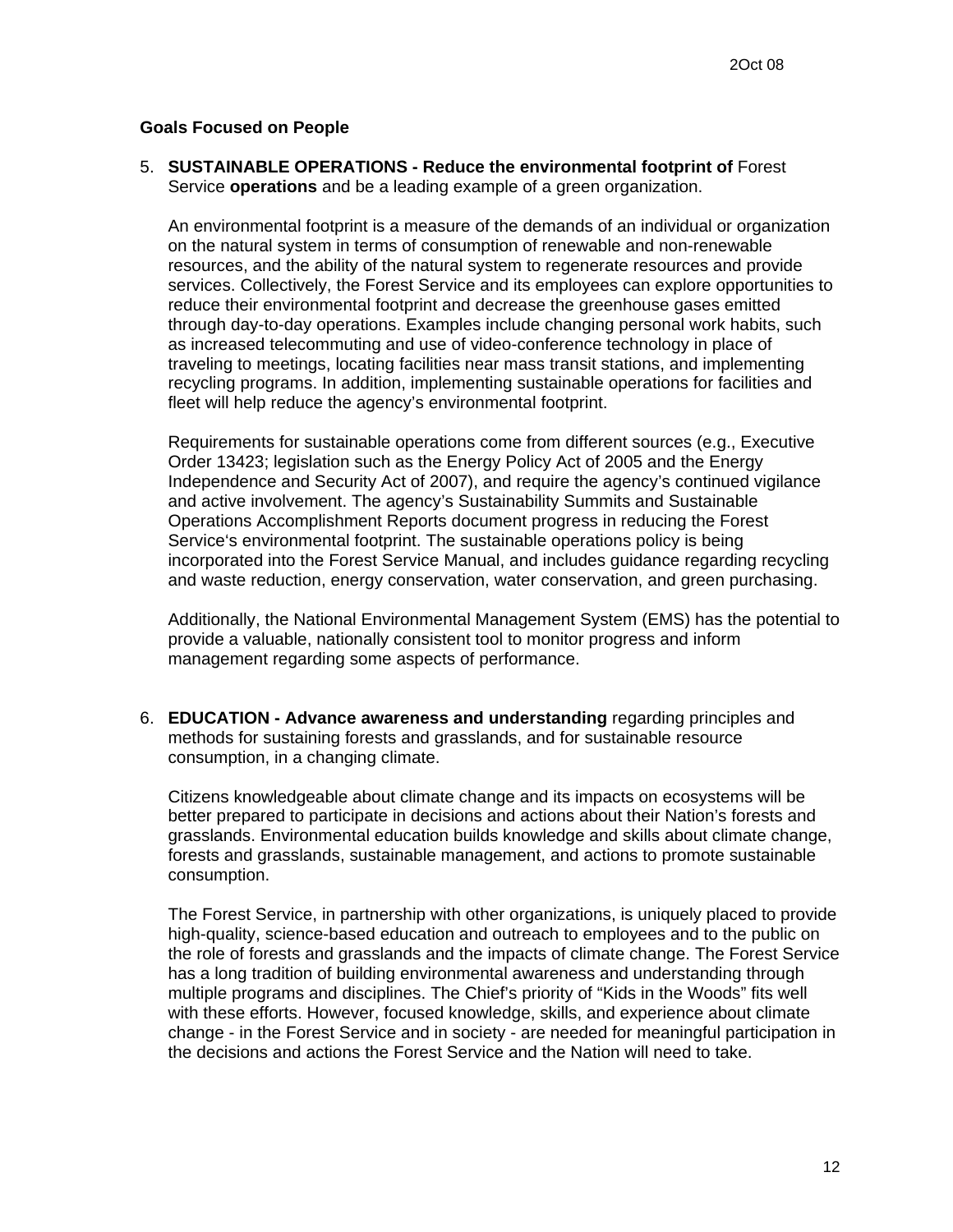7. **ALLIANCES - Establish, enhance, and retain strong alliances and partnerships** with federal agencies, State and local governments, Tribes, private landowners, nongovernmental organizations, and international partners to provide sustainable forests and grasslands for present and future generations.

As stewards of 8 percent of land area of the United States, the Forest Service has a responsibility to share information and expertise and to work with other landowners. Climate change will impact ecosystems everywhere and will require coordinated action across ownership boundaries. The Forest Service has extensive experience in working with partners to achieve shared objectives, such as cooperative research, forest health, and fire suppression. The missions of State & Private Forestry and Research & Development clearly extend the Forest Service's responsibility to provide knowledge, tools, and assistance applicable to all lands.

The significant challenge of climate change will mean building on this experience and making special efforts to expand existing partnerships and actively seek new ones in order to address common objectives. Many federal agencies are developing their own climate change strategies. Many conservation groups and other non-governmental organizations have been developing strategies or positions on climate change as well. Examples include the Forest Guild, Rural Voices for Conservation Coalition, the Wilderness Society, the Society of American Foresters, and the National and Western Governors' Associations. The Forest Service can contribute to and learn from working with these groups toward the common goal of adapting to climate change. The Forest Service also has an important role for the U.S. government as technical experts on forests, grasslands, and sustainable resource issues. Expanding traditional partnerships and actively seeking new ones will be essential to effectively addressing the multiple challenges of climate change across the United States, and internationally.

# **NEXT STEPS**

The implications of climate change for natural resources and society, as well as the challenge of integrating adaptation and mitigation responses, are complex. To be successful, a common vision and goals for the Forest Service are essential leadership tools to set the tone and structure. The next step is to implement concrete actions to achieve the vision of this framework. Recommended actions to begin implementation can be found in Appendix 1.

The Forest Service Mission is to: *Sustain the health, diversity, and productivity of the Nation's forests and grasslands to meet the needs of present and future generations.* 

This mission is an integral part of the Forest Service identity. Climate change is one of the greatest challenges we have ever faced. Since the future under a changing climate is uncertain, a nimbleness and willingness to learn from mistakes will be essential. The Forest Service has a duty to work with others and share knowledge, skills, and experience to ensure sustainable forests and grasslands for present and future generations.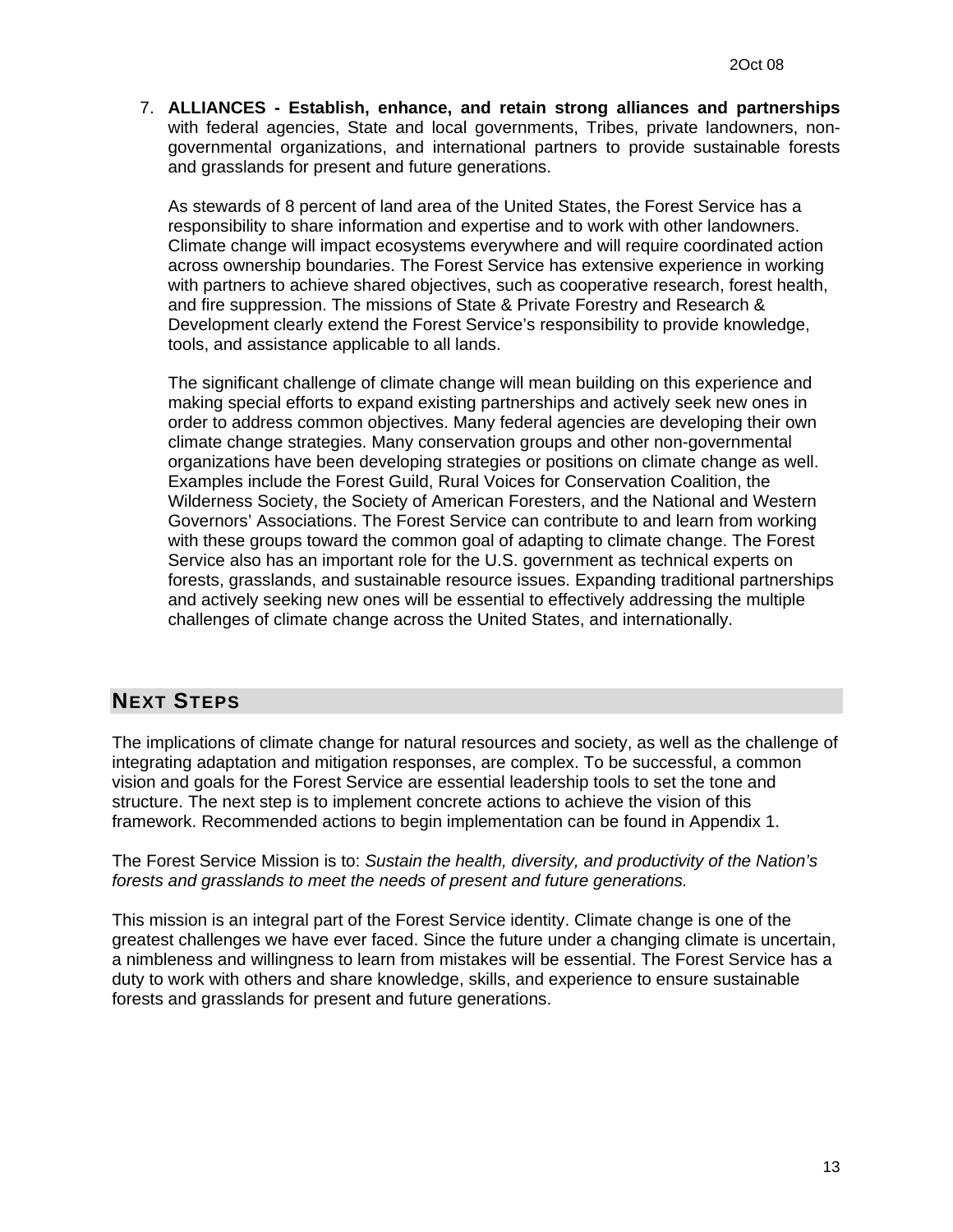# **APPENDIX 1 - CLIMATE CHANGE STRATEGY GOALS & RECOMMENDATIONS**

| # | Goal                                                                                                                                                                                                                 | <b>Recommendations to Achieve Goal</b>                                                                                                                                                                                                                                                                                                                                                                                                                                                                                                                                                                                                                                                                                                                                                                                                                                                                                                                                                                                                                                                                                                                       |
|---|----------------------------------------------------------------------------------------------------------------------------------------------------------------------------------------------------------------------|--------------------------------------------------------------------------------------------------------------------------------------------------------------------------------------------------------------------------------------------------------------------------------------------------------------------------------------------------------------------------------------------------------------------------------------------------------------------------------------------------------------------------------------------------------------------------------------------------------------------------------------------------------------------------------------------------------------------------------------------------------------------------------------------------------------------------------------------------------------------------------------------------------------------------------------------------------------------------------------------------------------------------------------------------------------------------------------------------------------------------------------------------------------|
| 1 | <b>SCIENCE - Advance our</b><br>understanding of the<br>environmental, economic<br>and social implications of<br>climate change and related<br>adaptation and mitigation<br>activities on forests and<br>grasslands. | 1.1 Develop and implement internal mechanisms to assure a<br>systematic, interactive dialogue between researchers, public<br>and private land and resource managers, and other users to<br>promote effective alignment of climate change science delivery<br>efforts. (Links to Recommendation 4.1)<br>1.2 Review and adjust priorities for the most critical focus areas<br>for Forest Service research, development, and application<br>activities, including:<br>Key knowledge gaps in the economic, social and<br>➤                                                                                                                                                                                                                                                                                                                                                                                                                                                                                                                                                                                                                                      |
|   |                                                                                                                                                                                                                      | environmental effects of climate change;<br>Implications of land use and land cover change<br>$\blacktriangleright$<br>feedbacks to climate change; and<br>Effects of potential adaptation and mitigation actions<br>≻<br>related to forest and grassland ecosystems and products.                                                                                                                                                                                                                                                                                                                                                                                                                                                                                                                                                                                                                                                                                                                                                                                                                                                                           |
|   |                                                                                                                                                                                                                      | 1.3 Effectively move science into application, including<br>synthesis of current research and monitoring information,<br>incorporating science into decision support tools,<br>disseminating new knowledge to managers, and integrating<br>tools into common data and analysis structures. Among other<br>things, decision support tools should focus on:<br>Predicting the ecological effects of climate change at<br>≻<br>national, regional and local scales,<br>Predicting the effects of management activities on the<br>≻<br>ability of forest and grassland communities and their<br>component species to adapt to climate change and<br>provide ecosystem services,<br>Assisting public and private land managers in<br>$\blacktriangleright$<br>prioritizing activities to maximize effectiveness of<br>adaptation strategies in the face of limited resources, and<br>Assessing the long-term implications of adaptation<br>≻<br>actions and their effects on carbon storage and<br>greenhouse gases over time.<br>Evaluating the feasibility and impacts of mitigation<br>➤<br>actions that involve forests and grasslands and their<br>products. |
|   |                                                                                                                                                                                                                      | 1.4 Develop a unified multi-scale monitoring approach building<br>upon existing inventory efforts sufficient for:<br>Improving the evaluations of national and regional<br>≻<br>trends,<br>$\triangleright$ Assessing the effectiveness of management activities<br>designed to facilitate adaptation to climate change and to<br>mitigate its effects,<br>Assessing progress in working across landscapes and<br>➤<br>ownerships, and<br>Understanding the interactions with environmental,<br>≻                                                                                                                                                                                                                                                                                                                                                                                                                                                                                                                                                                                                                                                            |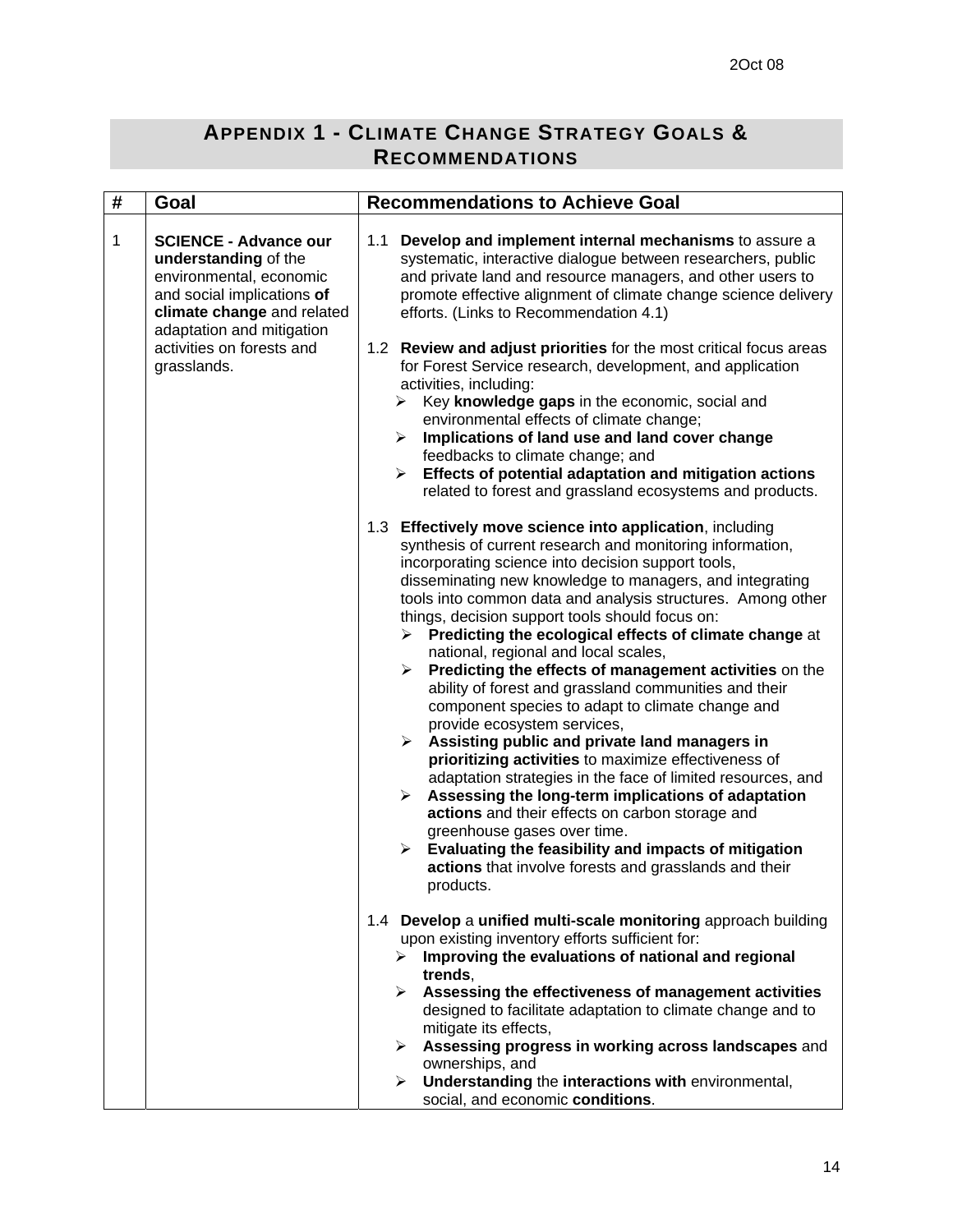|   |                                                                                                                                                                                | 1.5 In collaboration with partners and stakeholders, carry out<br>integrated regional and sub-regional landscape-scale<br>assessments of the multiple implications of climate change to<br>improve adaptation, mitigation, and conservation activities on<br>forest and grassland ecosystems and the values, outputs and<br>ecosystem services they provide.<br>1.6 Develop improved life cycle analysis of bio-products from<br>forests and grasslands. Promote development of methods,<br>operational processes, and decision support tools to enhance<br>the capacity of these bio-products to offset fossil fuel<br>emissions and to sequester carbon. |
|---|--------------------------------------------------------------------------------------------------------------------------------------------------------------------------------|------------------------------------------------------------------------------------------------------------------------------------------------------------------------------------------------------------------------------------------------------------------------------------------------------------------------------------------------------------------------------------------------------------------------------------------------------------------------------------------------------------------------------------------------------------------------------------------------------------------------------------------------------------|
| 2 | <b>ADAPTATION - Enhance</b><br>the capacity of forests<br>and grasslands to adapt<br>to the environmental<br>stresses of climate change<br>and maintain ecosystem<br>services. | 2.1 Set priorities for where, when and how to employ<br>adaptation activities and implement actions that will:<br>Facilitate adaptation to the long-term effects of climate<br>change by fostering resilient, productive, and functional<br>ecosystems,<br>$\triangleright$ Prioritize types and distribution of management<br>activities for the greatest benefits to ecosystems and<br>society.                                                                                                                                                                                                                                                          |
|   |                                                                                                                                                                                | 2.2 Work with partners, including other federal agencies,<br>international partners, State and local governments, Tribes,<br>private landowners, managers, consultants, non-governmental<br>organizations, and other stakeholders to be most effective in<br>supporting their efforts to adapt lands, ecosystems, and<br>species to climate change.                                                                                                                                                                                                                                                                                                        |
|   |                                                                                                                                                                                | 2.3 Assess how land management activities (e.g., fire<br>suppression, fuels treatment, post-fire rehabilitation, timber<br>harvest, forest health and invasive species management,<br>ecological restoration, and watershed management)<br>contribute toward adaptation objectives and how they can<br>be modified to better facilitate adaptation to climate change at<br>various spatial scales.                                                                                                                                                                                                                                                         |
|   |                                                                                                                                                                                | 2.4 Ensure that effects of climate change adaptation activities<br>are monitored (using the monitoring system established<br>under Recommendation 1.4) and that new knowledge is<br>documented, reported and used effectively to modify future<br>management actions.                                                                                                                                                                                                                                                                                                                                                                                      |

**r**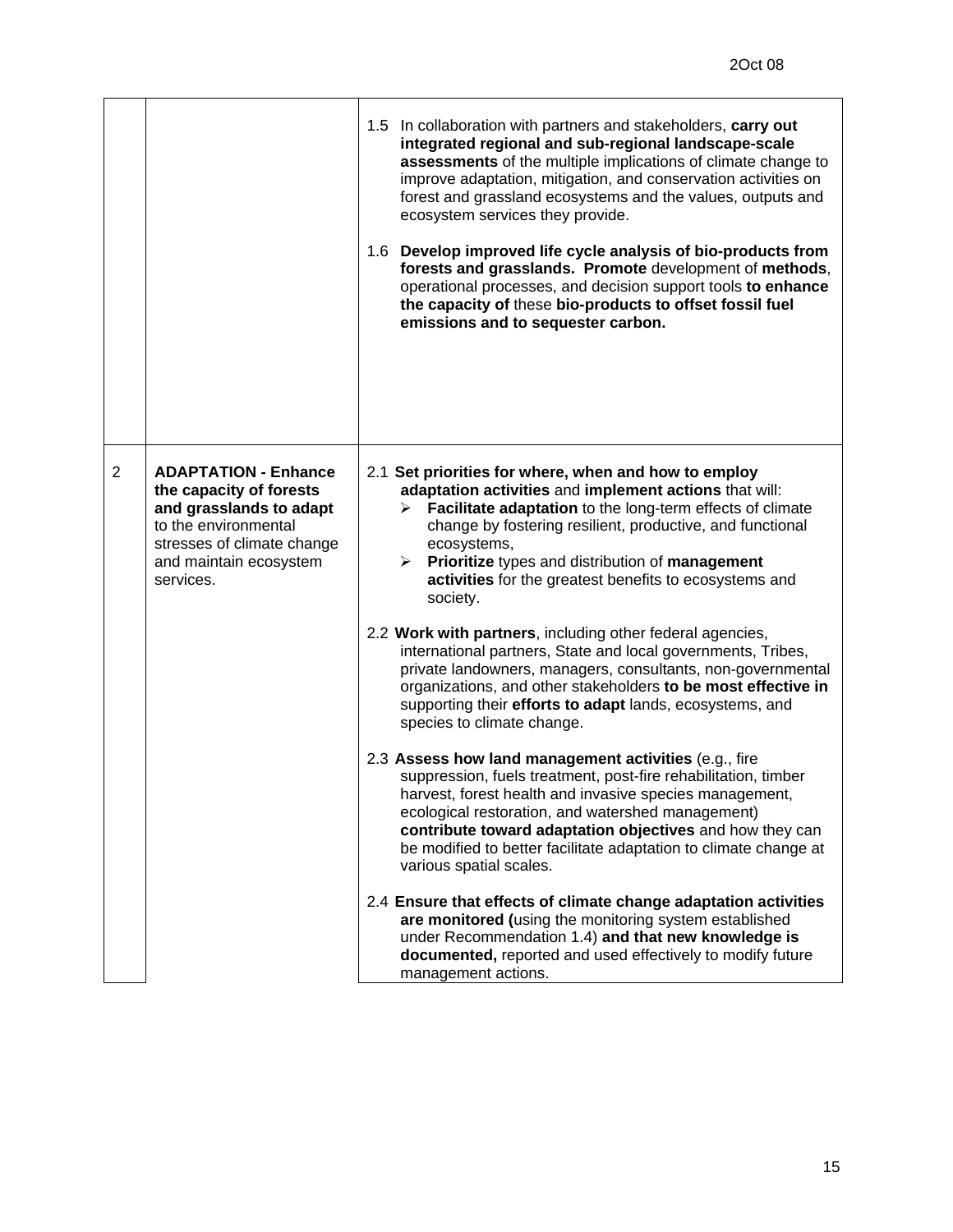|   | <b>MITIGATION - Promote</b><br>the management of<br>forests and grasslands to<br>reduce the buildup of<br>greenhouse gases, while<br>sustaining the multiple<br>benefits and services of<br>these ecosystems. | 3.1 Participate in the development of protocols for carbon<br>accounting at the international, national, regional and state<br>levels that fully incorporate the potential for forests, forest<br>products, and grassland ecosystems and products to mitigate<br>the build-up of greenhouse gases.<br>Develop a consistent approach to guide that participation.<br>➤<br>Develop a national-level central "clearinghouse" for<br>≻<br>information and Forest Service positions on carbon<br>protocols to provide consistency across efforts.<br>3.2 Facilitate the participation of private landowners in<br>ecosystem services markets, including carbon, and promote<br>needed technical assistance and incentives.<br>3.3 Identify opportunities across all ownerships for<br>afforestation, reforestation, and forest management to reduce<br>greenhouse gas emissions and increase sequestration,<br>domestically and globally.<br>3.4 Work internationally and with States and other partners to<br>identify opportunities to reduce the rate of conversion of<br>forests and grassland ecosystems to other uses, and in |
|---|---------------------------------------------------------------------------------------------------------------------------------------------------------------------------------------------------------------|--------------------------------------------------------------------------------------------------------------------------------------------------------------------------------------------------------------------------------------------------------------------------------------------------------------------------------------------------------------------------------------------------------------------------------------------------------------------------------------------------------------------------------------------------------------------------------------------------------------------------------------------------------------------------------------------------------------------------------------------------------------------------------------------------------------------------------------------------------------------------------------------------------------------------------------------------------------------------------------------------------------------------------------------------------------------------------------------------------------------------------|
|   |                                                                                                                                                                                                               | cooperation with partners, facilitate participation by landowners<br>in programs, including market incentives to retain forest cover.                                                                                                                                                                                                                                                                                                                                                                                                                                                                                                                                                                                                                                                                                                                                                                                                                                                                                                                                                                                          |
|   |                                                                                                                                                                                                               | 3.5 Determine in real world situations, the combinations of<br>sequestration, bio-products, and bio-energy that are<br>optimal under different economic and policy conditions<br>involving carbon (links to Recommendation 1.6).                                                                                                                                                                                                                                                                                                                                                                                                                                                                                                                                                                                                                                                                                                                                                                                                                                                                                               |
| 4 | <b>POLICY - Integrate climate 4.1</b><br>change into all Forest<br>Service policies, program<br>guidance, and<br>communications and put                                                                       | Create a rapid national analysis of the implications of<br>climate change for the Nation's forests and grasslands and<br>our capacity to respond to them, including economic and social<br>costs and benefits to the agency and society.                                                                                                                                                                                                                                                                                                                                                                                                                                                                                                                                                                                                                                                                                                                                                                                                                                                                                       |
|   | in place effective<br>mechanisms to coordinate<br>across and within Deputy<br>Areas.                                                                                                                          | 4.2 Implement the appropriate mechanisms and institutional<br>structures to promote effective collaboration between<br>Deputy Areas of Research, National Forest System, and<br>State & Private Forestry to assure that relevant and helpful<br>research and science is being conducted and distributed (Links<br>to Recommendation 1.1).                                                                                                                                                                                                                                                                                                                                                                                                                                                                                                                                                                                                                                                                                                                                                                                      |
|   |                                                                                                                                                                                                               | 4.3 Address climate change as a part of agency plans and<br>direction to the field, including:<br>Program budgeting.<br>➤<br>$\triangleright$ Forest planning and NEPA.<br>> Strategic plans at various levels (Forest Service Strategic<br>Plan, Ecological Restoration Plan, Cohesive Fuels<br>Management Strategy, Water Strategy, Open Space<br>Conservation Strategy, and others)                                                                                                                                                                                                                                                                                                                                                                                                                                                                                                                                                                                                                                                                                                                                         |
|   |                                                                                                                                                                                                               | 4.4 Evaluate and remove the institutional barriers, policies, and                                                                                                                                                                                                                                                                                                                                                                                                                                                                                                                                                                                                                                                                                                                                                                                                                                                                                                                                                                                                                                                              |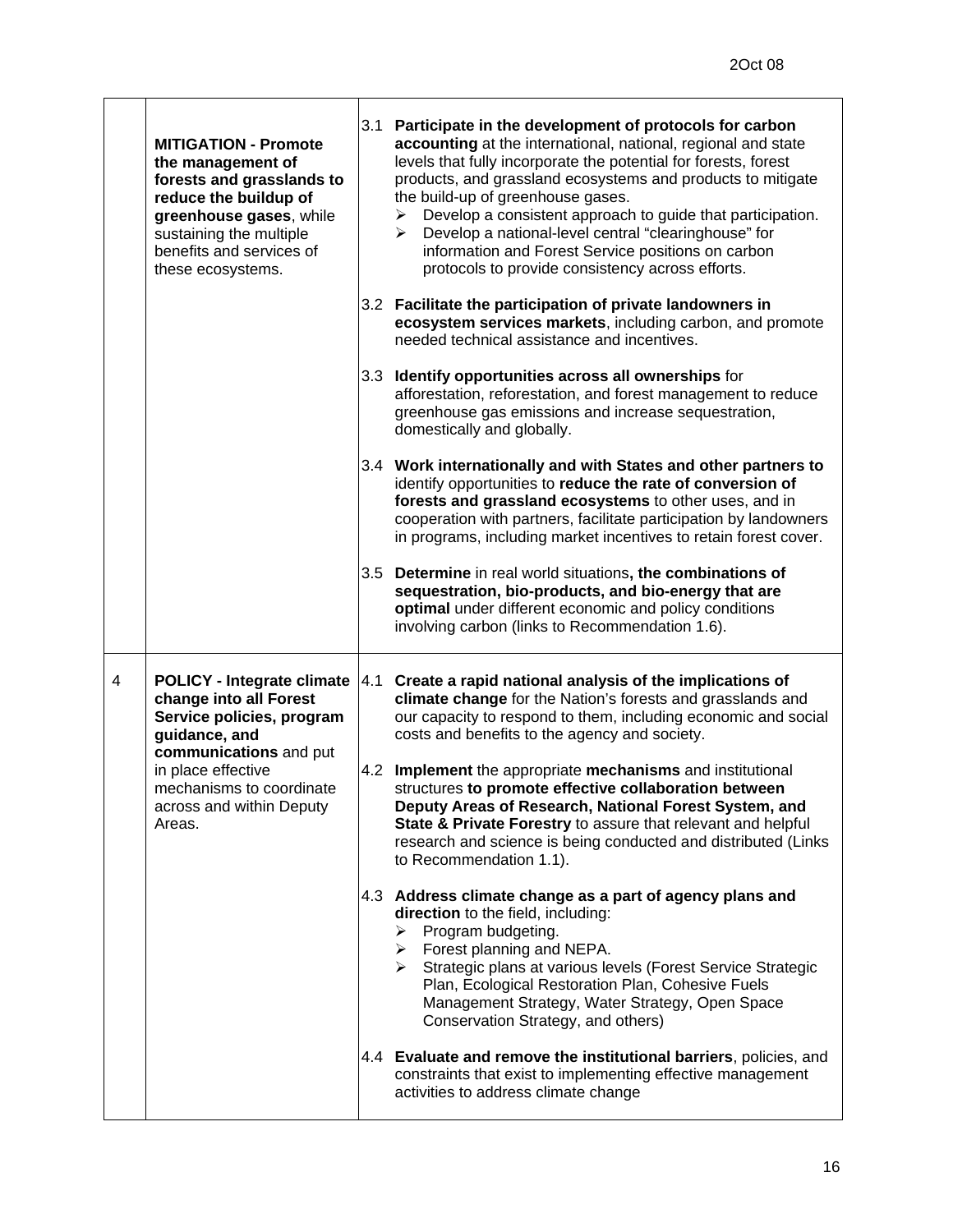|   |                                                                                                                                                                            | 4.5 Implement approaches and incentives to encourage<br>managers to make responsible management decisions in<br>the face of uncertainty.                                                                                                                                                                                                                                                                                                                                                                                                                                                                                                                                                                                                                            |
|---|----------------------------------------------------------------------------------------------------------------------------------------------------------------------------|---------------------------------------------------------------------------------------------------------------------------------------------------------------------------------------------------------------------------------------------------------------------------------------------------------------------------------------------------------------------------------------------------------------------------------------------------------------------------------------------------------------------------------------------------------------------------------------------------------------------------------------------------------------------------------------------------------------------------------------------------------------------|
|   |                                                                                                                                                                            | 4.6 Clarify the appropriate role of National Forest System<br>lands in participating in or supporting the development of<br>carbon markets.                                                                                                                                                                                                                                                                                                                                                                                                                                                                                                                                                                                                                         |
|   |                                                                                                                                                                            | 4.7 Promote innovation by incorporating the results of<br>Environmental Management System's scientifically-<br>designed monitoring into decision-making . (links to<br>Recommendation 1.5)                                                                                                                                                                                                                                                                                                                                                                                                                                                                                                                                                                          |
|   |                                                                                                                                                                            | 4.8 Provide policy and guidelines addressing the development<br>of non-biomass renewable energy resources on National<br>Forest System lands<br>$\triangleright$ wind, solar, and other renewable energy<br>$\triangleright$ geologic sequestration sites<br>> locations of corridor rights-of-way on National Forest<br>System lands.                                                                                                                                                                                                                                                                                                                                                                                                                              |
| 5 | <b>SUSTAINABLE</b><br><b>OPERATIONS - Reduce</b><br>the environmental<br>footprint of Forest Service<br>operations and be a<br>leading example of a green<br>organization. | 5.1 Finalize Forest Service directives supporting standards for<br>fleet, facilities, energy, water, recycling, and other operations<br>to reduce our ecological footprint.<br>5.2 Finalize and implement the Sustainable Operations<br>portions of the Environmental Management System and<br>the applicable chapter of the Forest Service Manual.<br>5.3 Continue to implement Executive Order 13423,<br>Strengthening Federal Environmental, Energy, and<br><b>Transportation Management.</b><br>5.4 Make available to employees opportunities for reducing<br>individual environmental footprints, such as recycling,<br>telecommuting, and video conferencing.<br>5.5 Incorporate life cycle analyses into forest management and<br>operations as appropriate. |

 $\mathbf{r}$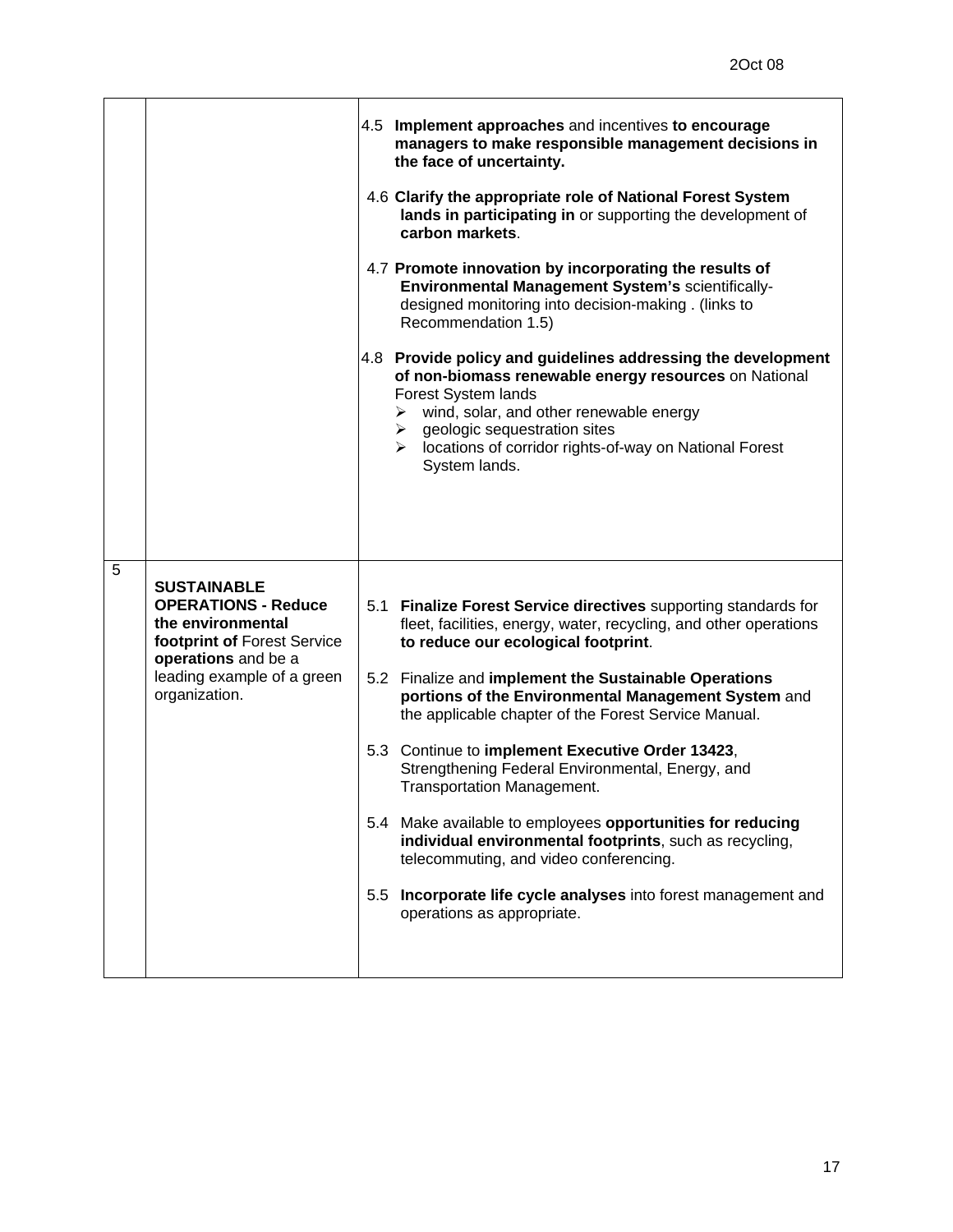| 6              | <b>EDUCATION</b><br><b>Advance</b><br>awareness<br>and<br>understanding<br>regarding<br>principles and methods for<br>sustaining<br>forests<br>and<br>grasslands, and sustainable<br>resource consumption, in a<br>changing climate.                                                                                                              | 6.1 Work with scientists, land and community managers,<br>educators, and communicators to translate climate change<br>science into accurate, audience-appropriate, and easily<br>accessible tools and information.<br>6.2 Recruit, hire, train, and support employees to improve our<br>ability to incorporate climate change into communication,<br>management, technical assistance, and research and<br>development programs.<br>6.3 Build environmental awareness, knowledge, and skills<br>through enhanced educational programs and materials for<br>various audiences including: agency employees; private<br>landowners, and communities; Tribes; educational institutions,<br>non-governmental organizations (including youth groups);<br>visitors to National Forests and grasslands, the public, and the<br>international community.<br>To carry out the above:<br>Develop and implement a range of climate change<br>➤<br>training courses for employees; where possible, deliver<br>through existing training venues.<br>Provide high quality educational and professional<br>➤<br>training programs for educators and youth, in partnership<br>with the Department of Education, other federal agencies,<br>and environmental education organizations.<br>Develop and provide targeted, audience specific<br>➤<br>information and tools to meet the needs of multiple<br>audiences and landowners, including those who visit<br>National Forests and grasslands. |
|----------------|---------------------------------------------------------------------------------------------------------------------------------------------------------------------------------------------------------------------------------------------------------------------------------------------------------------------------------------------------|--------------------------------------------------------------------------------------------------------------------------------------------------------------------------------------------------------------------------------------------------------------------------------------------------------------------------------------------------------------------------------------------------------------------------------------------------------------------------------------------------------------------------------------------------------------------------------------------------------------------------------------------------------------------------------------------------------------------------------------------------------------------------------------------------------------------------------------------------------------------------------------------------------------------------------------------------------------------------------------------------------------------------------------------------------------------------------------------------------------------------------------------------------------------------------------------------------------------------------------------------------------------------------------------------------------------------------------------------------------------------------------------------------------------------------------------------------------------------------|
| $\overline{7}$ | <b>ALLIANCES - Establish,</b><br>enhance, and retain<br>strong alliances and<br>partnerships with federal<br>agencies, State and local<br>governments, Tribes,<br>private landowners, non-<br>governmental organizations<br>and international partners to<br>provide sustainable forests<br>and grasslands for present<br>and future generations. | 7.1 Work with others to provide technical, financial, and<br>educational support for partners and landowners to<br>incorporate climate change in management decisions.<br>7.2 Actively seek new partnerships and cooperative<br>relationships with other federal and non-federal entities,<br>including non-traditional partners, to address the multiple<br>challenges of climate change across the U.S. and<br>internationally.<br>7.3 Work collaboratively with international partners to share<br>technologies and innovations and develop new scientific<br>information and tools in support of sustainable land<br>management.                                                                                                                                                                                                                                                                                                                                                                                                                                                                                                                                                                                                                                                                                                                                                                                                                                           |

Í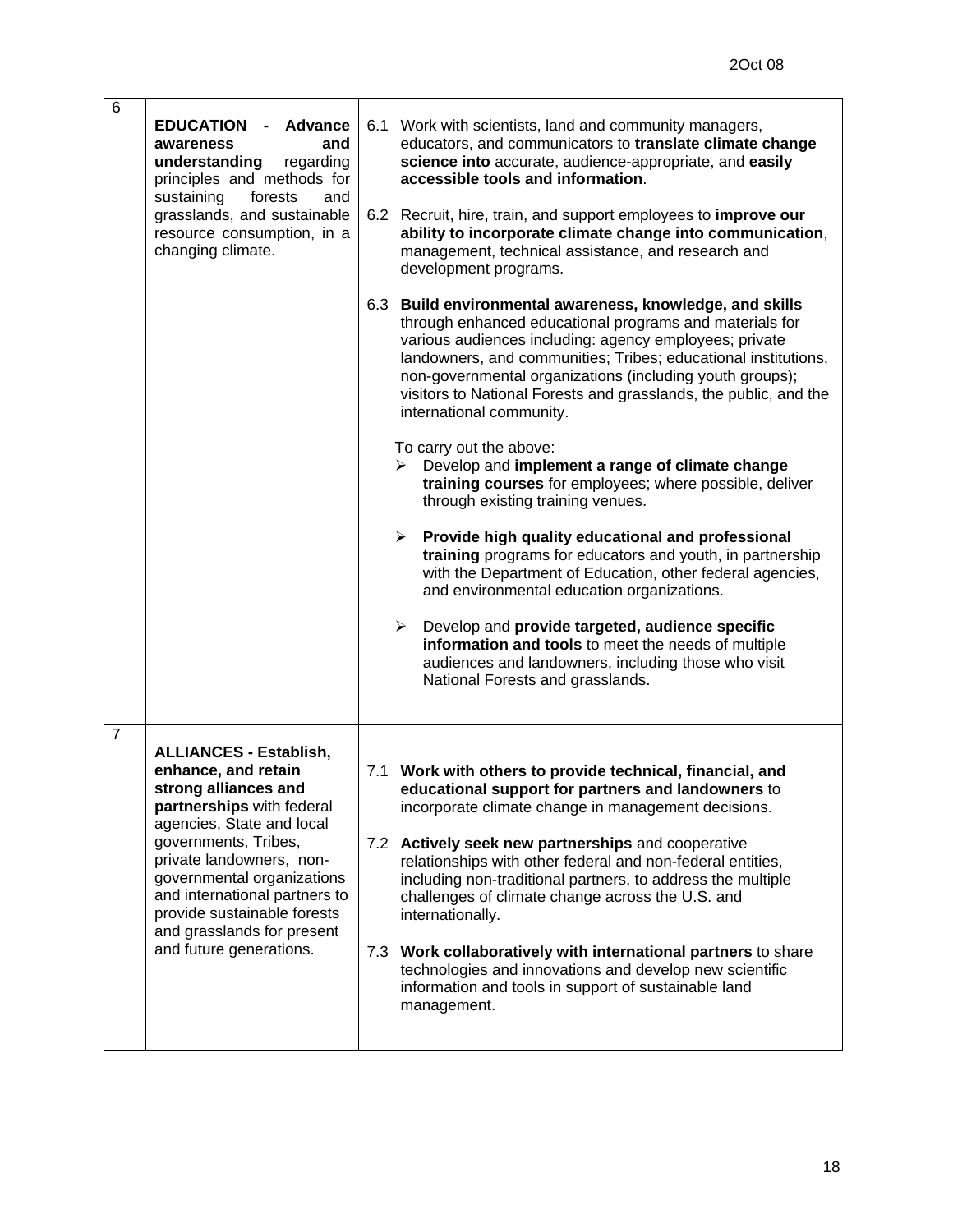# **Background materials on climate change, impacts, adaptation, and mitigation**:

CENR. 2008. **Scientific Assessment of the Effects of Climate Change on the United States. A report of the Committee on Environment and Natural Resources. National Science and Technology Council**. 261 p. Of particular interest: Section I. Executive Summary (17 p.); Section IV: Trends and Projections of Global Environmental Change (53 p.); Section V: Analysis of the Effects of Global Change on the Natural Environment and Human Systems (106 p.). Section I provides an excellent and concise overview. Download from: <http://www.climatescience.gov/Library/scientific-assessment/>

M.G. Ryan and S.R. Archer, R.A. Birdsey, C.N. Dahm, L.S. Heath, J.A. Hicke, D.Y. Hollinger, T.E. Huxman, G.S. Okin, R. Oren, J.T. Randerson, W.H. Schlesinger. 2008. **Chapter 3: Land Resources: Forests and Arid Lands. Pp. 75-120.** *In:* **Final Report, Synthesis and Assessment Product 4.3: The effects of climate change on agriculture, land resources, water resources, and biodiversity in the United States**, P. Backlund, A. Janetos, and D. Schimel, lead authors. A Report by the U.S. Climate Change Science Program and the Subcommittee on Global Change Research. Note: There are also chapters on water resources and biodiversity, and an executive summary. Download from: [http://www.climatescience.gov/Library/sap/sap4-3/final](http://www.climatescience.gov/Library/sap/sap4-3/final-report/default.htm)[report/default.htm](http://www.climatescience.gov/Library/sap/sap4-3/final-report/default.htm)

Joyce, L. A., G. M. Blate, J. S. Littell, S. G. McNulty, C. I. Millar, S. C. Moser, R. P. Neilson, K. O'Halloran, D. L. Peterson. **Chapter 3: National Forests. pp. 3-1 to 3-127**. *In:* **Final Report, Synthesis and Assessment Product 4.4**: *Preliminary review of adaptation options for climate-sensitive ecosystems and resources.* A Report by the U.S. Climate Change Science Program and the Subcommittee on Global Change Research. Julius, S.H., J.M. West (eds.). U.S. Environmental Protection Agency, Washington, DC, USA, 873 pp. Download from: <http://www.climatescience.gov/Library/sap/sap4-4/final-report/default.htm>

IPCC. 2007. **Climate Change 2007: Synthesis Report. Summary for Policymakers. 22 p. An excellent overview of the main findings from the Fourth Assessment report of the Intergovernmental Panel on Climate Change.** Download from: [http://www.ipcc.ch/pdf/assessment-report/ar4/syr/ar4\\_syr\\_spm.pdf](http://www.ipcc.ch/pdf/assessment-report/ar4/syr/ar4_syr_spm.pdf)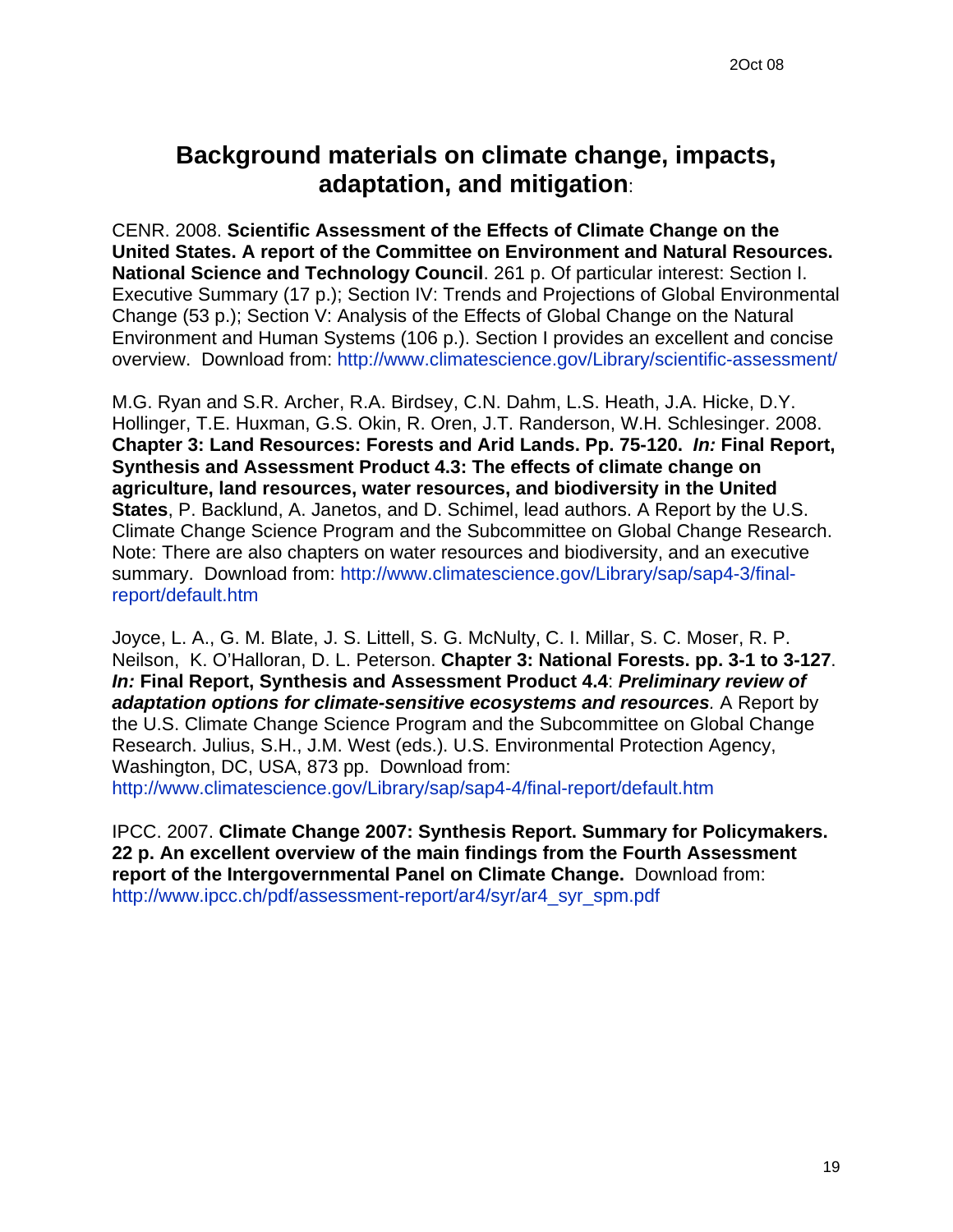IPCC. 2007. **Climate Change 2007: Synthesis Report. 52 p. For those who want a little more detail on conclusions of the Fourth Assessment Report** of the Intergovernmental Panel on Climate Change, 2007. **Both of these IPCC publications synthesize information from all Working Groups:** WG I--The Physical Science Basis; WG II--Impacts, Adaptation, and Vulnerability; WG III-- Mitigation of Climate Change.

Download from: [http://www.ipcc.ch/pdf/assessment-report/ar4/syr/ar4\\_syr.pdf](http://www.ipcc.ch/pdf/assessment-report/ar4/syr/ar4_syr.pdf)

EPA. 2005. **Greenhouse Gas Mitigation Potential in U.S. Forestry and Agriculture.** United States Environmental Office of Atmospheric Programs (6207J) EPA 430-R-05- 006 Protection Agency Washington, DC 20460 Download from:<http://www.epa.gov/sequestration>

There are also several excellent short brochures available on the US Climate Change Science Program website:

- **Climate Change and Ecosystems, Summary of Recent Findings:**  <http://downloads.climatescience.gov/sap/sap4-4/sap4-4-brochure-FAQ.pdf>
- **Weather and Climate Extremes in a Changing Climate, Frequently Asked Questions:** [http://downloads.climatescience.gov/sap/sap3-3/Brochure-CCSP-3-](http://downloads.climatescience.gov/sap/sap3-3/Brochure-CCSP-3-3.pdf) [3.pdf](http://downloads.climatescience.gov/sap/sap3-3/Brochure-CCSP-3-3.pdf)
- **The Effects of Climate Change on Agriculture, Land Resources, Water Resources, and Biodiversity in the United States** (4 separate brochures and an overview): [http://www.climatescience.gov/Library/sap/sap4-3/final](http://www.climatescience.gov/Library/sap/sap4-3/final-report/default.htm#Brochures)[report/default.htm#Brochures](http://www.climatescience.gov/Library/sap/sap4-3/final-report/default.htm#Brochures)